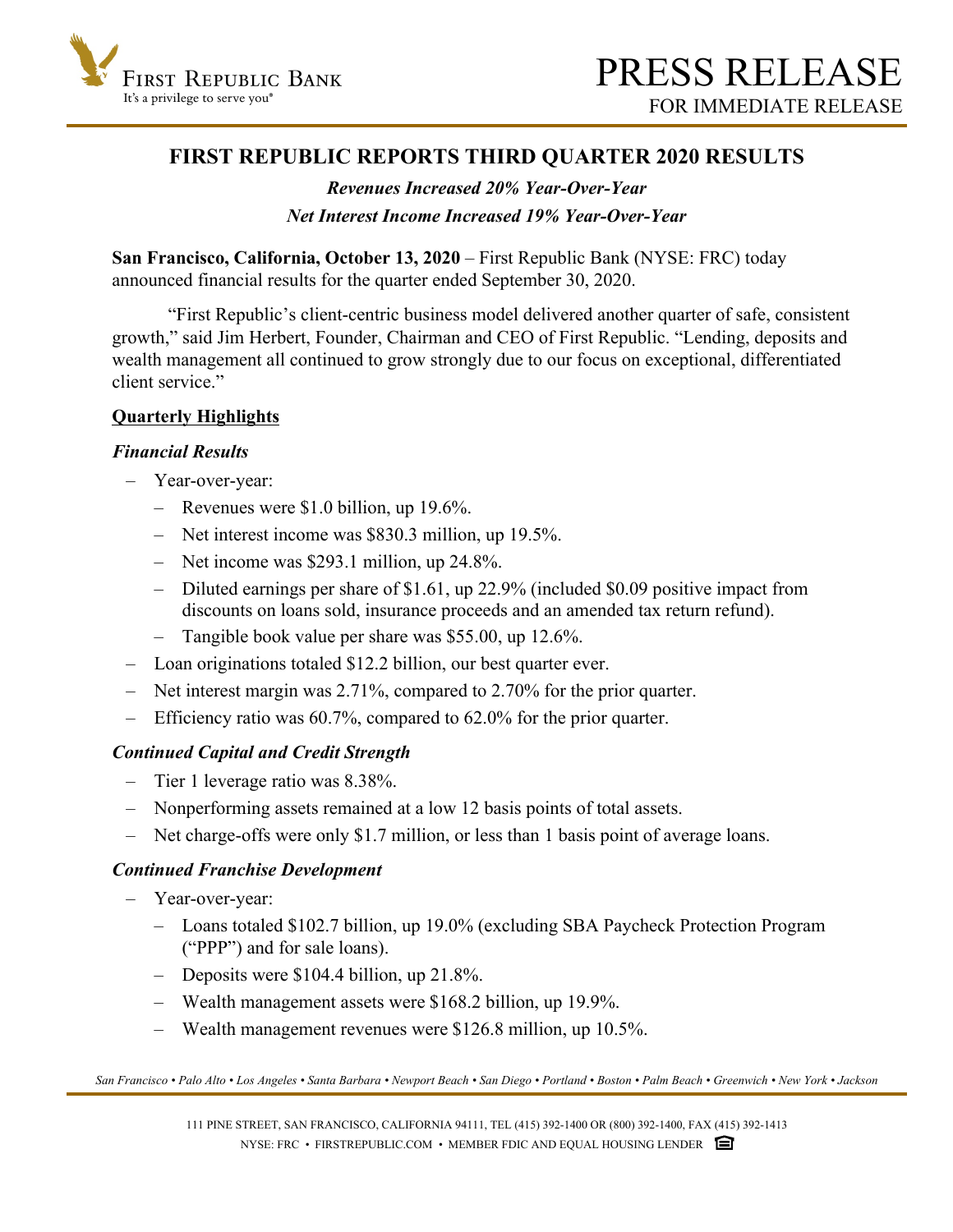"We're very pleased with the double-digit growth of revenue, net interest income and earnings per share, both this quarter and year to date," said Mike Roffler, Chief Financial Officer. "Credit quality, capital and liquidity remain strong. We're pleased to have raised \$500 million of Tier 1 fixed-for-life perpetual, preferred stock during the quarter at the lowest dividend rate ever for a bank."

### **Quarterly Cash Dividend of \$0.20 per Share**

The Bank declared a cash dividend for the third quarter of \$0.20 per share of common stock, which is payable on November 12, 2020 to shareholders of record as of October 29, 2020. The current quarterly dividend is an increase over last year, our ninth consecutive year of dividend increases.

#### **Strong Asset Quality**

Credit quality remains strong. Nonperforming assets were only 12 basis points of total assets at September 30, 2020.

The provision for credit losses for the quarter was \$28.5 million, which was driven by loan growth and an economic outlook reflecting the impact of COVID-19. For the first nine months of 2020, the provision for credit losses was \$122.0 million, with net loan charge-offs of only \$3.0 million.

#### **Continued Capital Strength**

The Bank's Tier 1 leverage ratio was 8.38% at September 30, 2020, up from 8.15% at June 30, 2020.

During the third quarter, the Bank issued \$500.0 million of 4.125% Noncumulative Perpetual Series K Preferred Stock, which qualifies as Tier 1 capital. In addition, on October 9, 2020, the Bank redeemed the \$100.0 million of outstanding shares of its 5.70% Noncumulative Perpetual Series F Preferred Stock.

The Bank has not and does not engage in common stock buybacks.

#### **Tangible Book Value Growth**

Tangible book value per common share at September 30, 2020 was \$55.00, up 12.6% from a year ago.

#### **Continued Franchise Development**

# *Loan Originations*

Loan originations were \$12.2 billion for the quarter, up 11.6% from the same quarter a year ago primarily due to an increase in single family lending.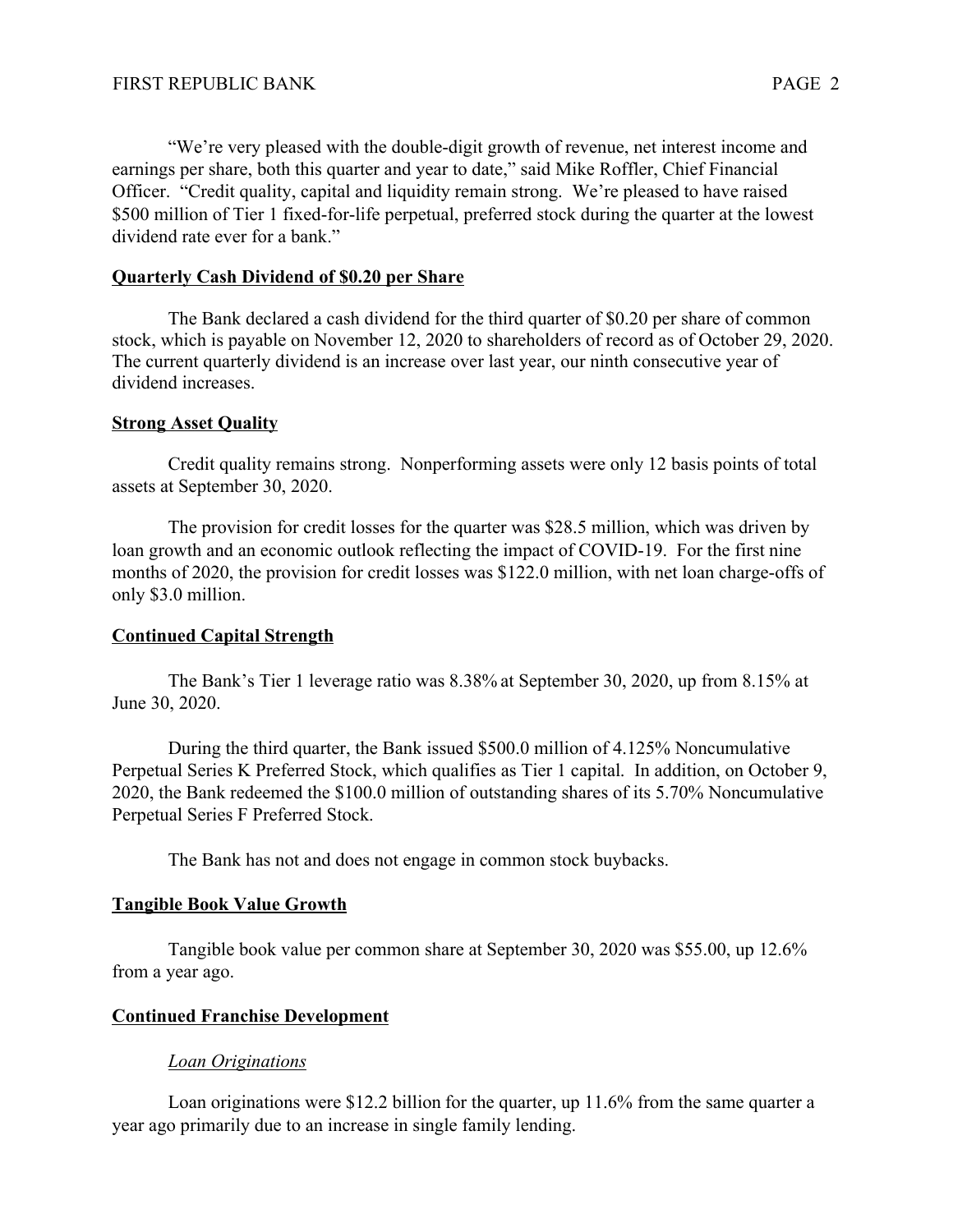Single family loan originations were 56% of the total for the quarter and had a weighted average loan-to-value ratio of 58%. In addition, multifamily and commercial real estate loans originated were 9% of total originations, and had a weighted average loan-to-value ratio of 50%.

 Loans, excluding PPP loans and loans held for sale, totaled \$102.7 billion at September 30, 2020, up 19.0% compared to a year ago primarily due to increases in single family and multifamily loans.

#### *COVID-19 Loan Modifications*

Loan modifications to those borrowers experiencing financial challenges as a result of COVID-19 (not classified as troubled debt restructurings) totaled \$3.9 billion, and were 3.7% of total loans.

The Bank has limited exposure to several of the areas most directly impacted by COVID-19, such as the retail, hotel and restaurant industries, which totaled \$2.4 billion as of September 30, 2020, only 2.3% of total loans. As of September 30, 2020, the Bank had modifications of these portfolios for \$640 million, or 26%.

#### *Deposit Growth*

Total deposits increased to \$104.4 billion, up 21.8% compared to a year ago, and had an average rate paid of 21 basis points during the quarter.

At September 30, 2020, checking deposit balances were 64.8% of total deposits.

#### *Investments*

 Total investment securities at September 30, 2020 were \$18.7 billion, a 7.1% increase compared to a year ago.

 High-quality liquid assets, including eligible cash, totaled \$17.1 billion at September 30, 2020, and represented 12.9% of quarterly average total assets.

#### *Wealth Management*

Total wealth management assets were \$168.2 billion at September 30, 2020, up 8.0% for the quarter and up 19.9% compared to a year ago. The increases in wealth management assets were due to market appreciation and net client inflow.

Wealth management revenues totaled \$126.8 million for the quarter, up 10.5% compared to last year's third quarter. Such revenues represented 12.7% of the Bank's total revenues for the quarter.

Wealth management assets at September 30, 2020 included investment management assets of \$74.7 billion, brokerage assets and money market mutual funds of \$81.2 billion, and trust and custody assets of \$12.3 billion.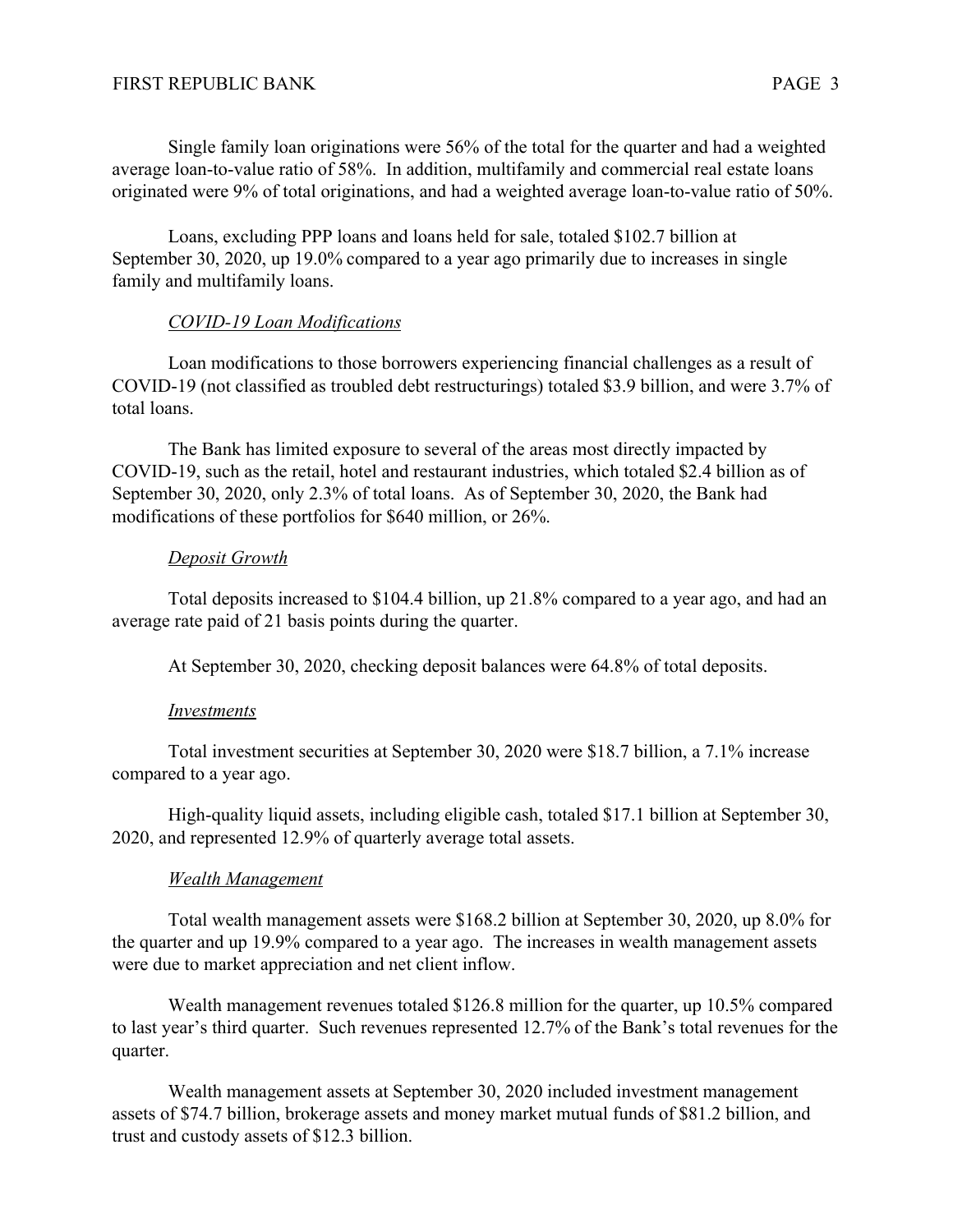#### **Income Statement and Key Ratios**

#### *Revenue Growth*

Total revenues were \$1.0 billion for the quarter, up 19.6% compared to the third quarter a year ago.

#### *Net Interest Income Growth*

Net interest income was \$830.3 million for the quarter, up 19.5% compared to the third quarter a year ago. The increase in net interest income resulted primarily from growth in average interest-earning assets, partially offset by a decrease in net interest margin.

#### *Net Interest Margin*

The net interest margin increased to 2.71% in the third quarter, from 2.70% in the prior quarter.

#### *Noninterest Income*

Noninterest income was \$171.0 million for the quarter, up 20.2% compared to the third quarter a year ago. The increase was primarily driven by the elevated gain on sale of loans, which included \$10.3 million related to discounts on loans purchased, higher investment management fees, and income from investments in life insurance, which included a \$5.3 million gain from life insurance proceeds.

#### *Noninterest Expense and Efficiency Ratio*

Noninterest expense was \$608.2 million for the quarter, up 13.9% compared to the third quarter a year ago. The increase was primarily due to increased salaries and benefits and information systems costs from the continued investments in the quality and expansion of the franchise, partially offset by lower travel and entertainment, as well as advertising and marketing expenses.

The efficiency ratio was 60.7% for the quarter, compared to 63.8% for the third quarter a year ago. For the first nine months of 2020, the efficiency ratio was 62.0%.

#### *Income Taxes*

 The Bank's effective tax rate for the third quarter of 2020 was 19.6%, compared to 19.4% for the prior quarter, and 18.0% for the third quarter a year ago. For the first nine months of 2020, the Bank's effective tax rate was 19.5%, compared to 17.0% a year ago. The increases were primarily the result of lower excess tax benefits from a decrease in stock option exercises by employees, partially offset by a tax refund from an amended tax return.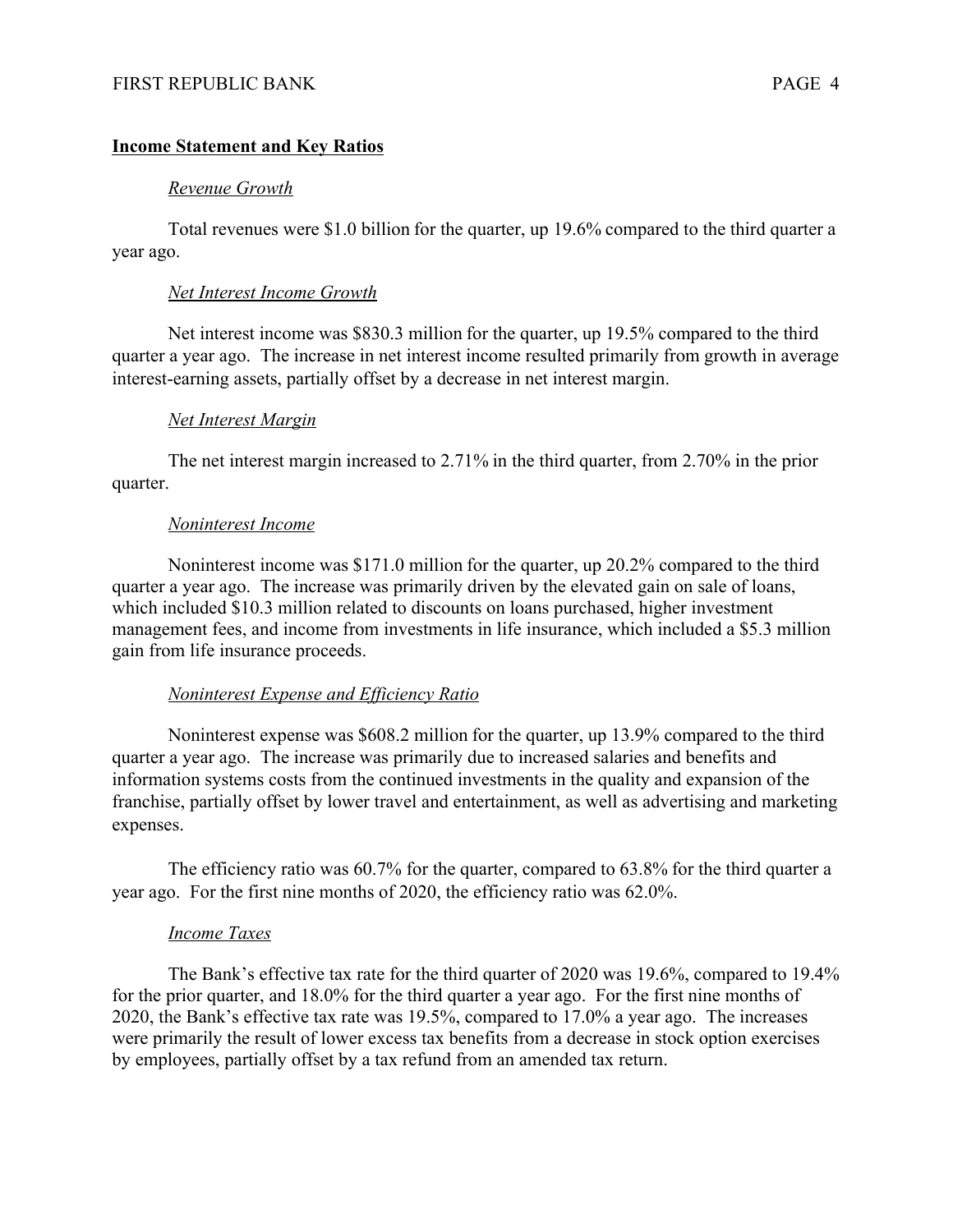# **Conference Call Details**

First Republic Bank's third quarter 2020 earnings conference call is scheduled for October 13, 2020 at 7:00 a.m. PT / 10:00 a.m. ET. To access the event by telephone, please dial (800) 353-6461 and use confirmation code 2953562# approximately 15 minutes prior to the start time (to allow time for registration). International callers should dial +1 (334) 323-0501 and enter the same confirmation code.

The call will also be broadcast live over the Internet and can be accessed in the Investor Relations section of First Republic's website at [firstrepublic.com.](http://www.firstrepublic.com) To listen to the live webcast, please visit the site at least 15 minutes prior to the start time to register, download and install any necessary audio software.

For those unable to join the live presentation, a replay of the call will be available beginning October 13, 2020, at 11:00 a.m. PT / 2:00 p.m. ET, through October 20, 2020, at 8:59 p.m. PT / 11:59 p.m. ET. To access the replay, dial (888) 203-1112 and use confirmation code 2953562#. International callers should dial +1 (719) 457-0820 and enter the same confirmation code. A replay of the webcast also will be available for 90 days following, accessible in the Investor Relations section of First Republic Bank's website at [firstrepublic.com](http://www.firstrepublic.com).

The Bank's press releases are available after release in the Investor Relations section of First Republic Bank's website at [firstrepublic.com.](http://www.firstrepublic.com)

# **About First Republic Bank**

 Founded in 1985, First Republic and its subsidiaries offer private banking, private business banking and private wealth management, including investment, trust and brokerage services. First Republic specializes in delivering exceptional, relationship-based service and offers a complete line of products, including residential, commercial and personal loans, deposit services, and wealth management. Services are offered through preferred banking or wealth management offices primarily in San Francisco, Palo Alto, Los Angeles, Santa Barbara, Newport Beach and San Diego, California; Portland, Oregon; Boston, Massachusetts; Palm Beach, Florida; Greenwich, Connecticut; New York, New York; and Jackson, Wyoming. First Republic is a constituent of the S&P 500 Index and KBW Nasdaq Bank Index. For more information, visit [firstrepublic.com.](http://www.firstrepublic.com)

#### **Forward-Looking Statements**

This press release contains forward-looking statements within the meaning of the Private Securities Litigation Reform Act of 1995. Statements in this press release that are not historical facts are hereby identified as "forward-looking statements" for the purpose of the safe harbor provided by Section 21E of the Securities Exchange Act of 1934, as amended (the "Exchange Act"). Any statements about our expectations, beliefs, plans, predictions, forecasts, objectives, assumptions or future events or performance are not historical facts and may be forward-looking. These statements are often, but not always, made through the use of words or phrases such as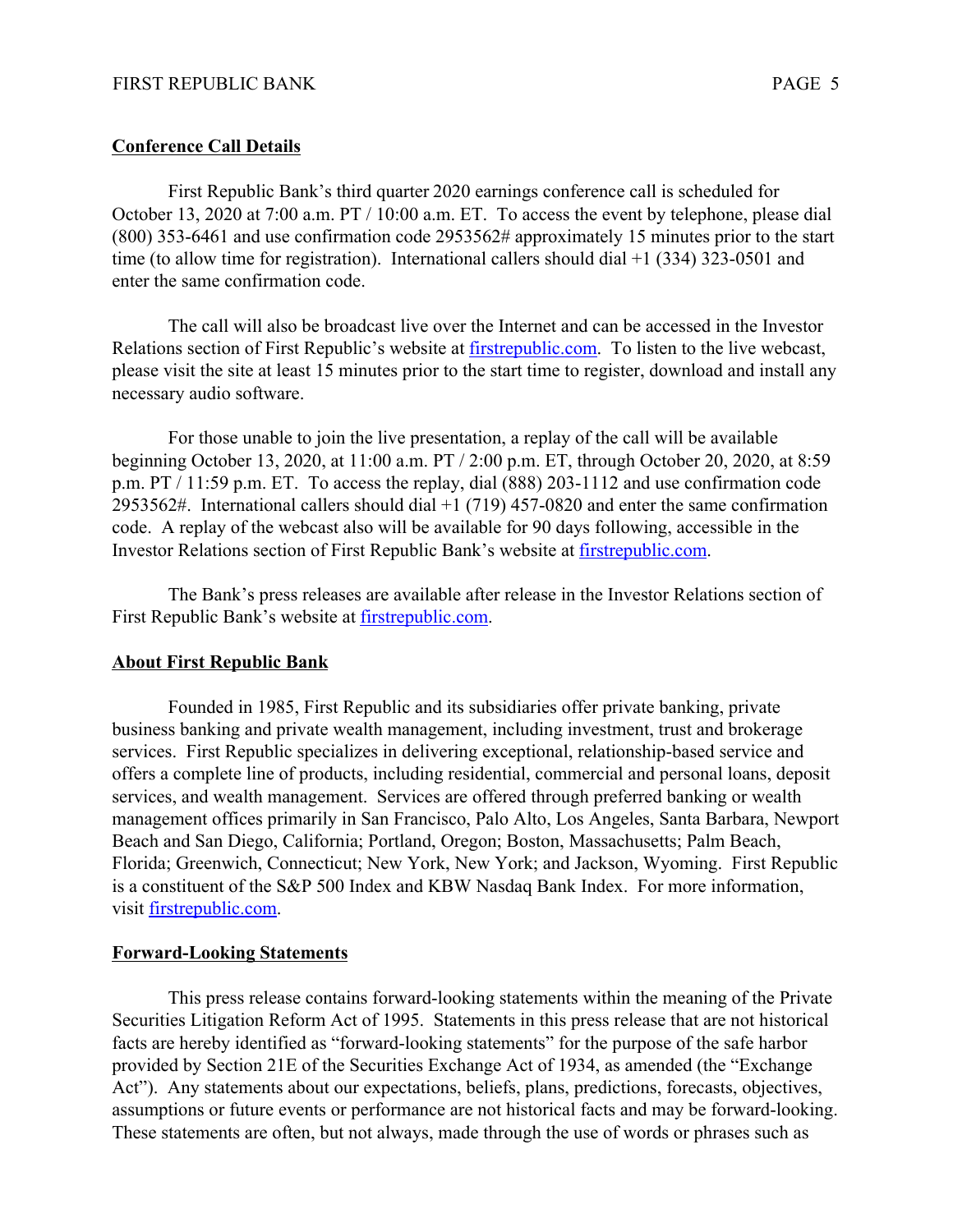"anticipates," "believes," "can," "could," "may," "predicts," "potential," "should," "will," "estimates," "plans," "projects," "continuing," "ongoing," "expects," "intends" and similar words or phrases. Accordingly, these statements are only predictions and involve estimates, known and unknown risks, assumptions and uncertainties that could cause actual results to differ materially from those expressed in them.

 Forward-looking statements involving such risks and uncertainties include, but are not limited to, statements regarding: projections of loans, assets, deposits, liabilities, revenues, expenses, tax liabilities, net income, capital expenditures, liquidity, dividends, capital structure, investments or other financial items; expectations regarding the banking and wealth management industries; descriptions of plans or objectives of management for future operations, products or services; forecasts of future economic conditions generally and in our market areas in particular, which may affect the ability of borrowers to repay their loans and the value of real property or other property held as collateral for such loans; our opportunities for growth and our plans for expansion (including opening new offices); expectations about the performance of any new offices; projections about the amount and the value of intangible assets, as well as amortization of recorded amounts; future provisions for credit losses on loans and debt securities, as well as for unfunded loan commitments; changes in nonperforming assets; expectations regarding the impact and duration of the COVID-19 pandemic (collectively referred to as "COVID-19" herein); projections about future levels of loan originations or loan repayments; projections regarding costs, including the impact on our efficiency ratio; and descriptions of assumptions underlying or relating to any of the foregoing.

 Factors that could cause actual results to differ from those discussed in the forwardlooking statements include, but are not limited to: significant competition to attract and retain banking and wealth management customers, from both traditional and non-traditional financial services and technology companies; our ability to recruit and retain key managers, employees and board members; the possibility of earthquakes, fires and other natural disasters affecting the markets in which we operate; the negative impacts and disruptions resulting from COVID-19 on our colleagues and clients, the communities we serve and the domestic and global economy, which may have an adverse effect on our business, financial position and results of operations; interest rate risk and credit risk; our ability to maintain and follow high underwriting standards; economic and market conditions, including those affecting the valuation of our investment securities portfolio and credit losses on our loans and debt securities; real estate prices generally and in our markets; our geographic and product concentrations; demand for our products and services; developments and uncertainty related to the future use and availability of some reference rates, such as the London Interbank Offered Rate and the 11th District Monthly Weighted Average Cost of Funds Index, as well as other alternative reference rates; the regulatory environment in which we operate, our regulatory compliance and future regulatory requirements; any future changes to regulatory capital requirements; legislative and regulatory actions affecting us and the financial services industry, such as the Dodd-Frank Wall Street Reform and Consumer Protection Act (the "Dodd-Frank Act"), including increased compliance costs, limitations on activities and requirements to hold additional capital, as well as changes to the Dodd-Frank Act pursuant to the Economic Growth, Regulatory Relief, and Consumer Protection Act; our ability to avoid litigation and its associated costs and liabilities; future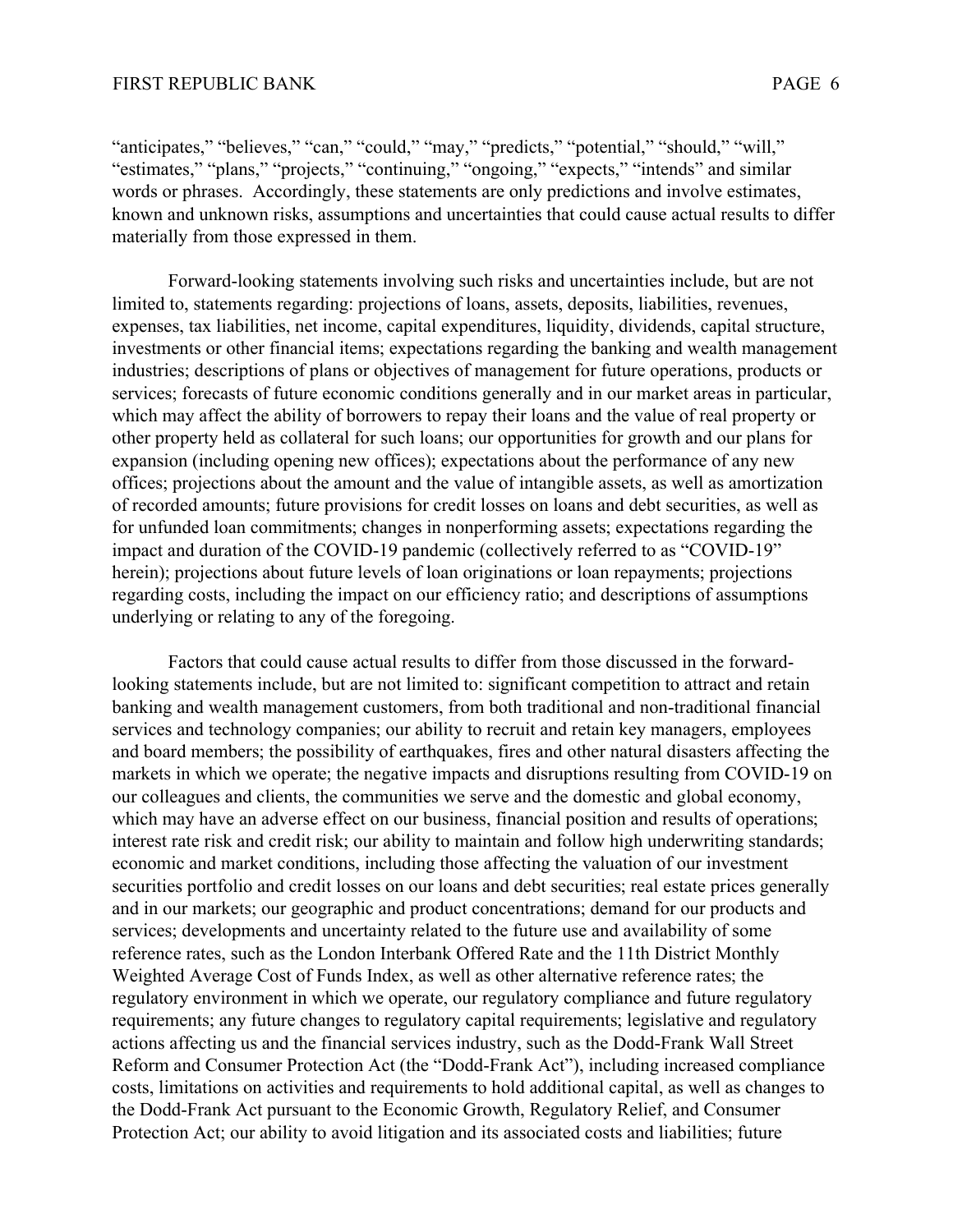Federal Deposit Insurance Corporation ("FDIC") special assessments or changes to regular assessments; fraud, cybersecurity and privacy risks; and custom technology preferences of our customers and our ability to successfully execute on initiatives relating to enhancements of our technology infrastructure, including client-facing systems and applications. For a discussion of these and other risks and uncertainties, see First Republic's FDIC filings, including, but not limited to, the risk factors in First Republic's Annual Report on Form 10-K, Quarterly Reports on Form 10-Q and any subsequent reports filed by First Republic with the FDIC. These filings are available in the Investor Relations section of our website.

All forward-looking statements are necessarily only estimates of future results, and there can be no assurance that actual results will not differ materially from expectations, and, therefore, you are cautioned not to place undue reliance on such statements. Any forwardlooking statements are qualified in their entirety by reference to the factors discussed throughout our public filings under the Exchange Act. Further, any forward-looking statement speaks only as of the date on which it is made, and we undertake no obligation to update any forward-looking statement to reflect events or circumstances after the date on which the statement is made or to reflect the occurrence of unanticipated events.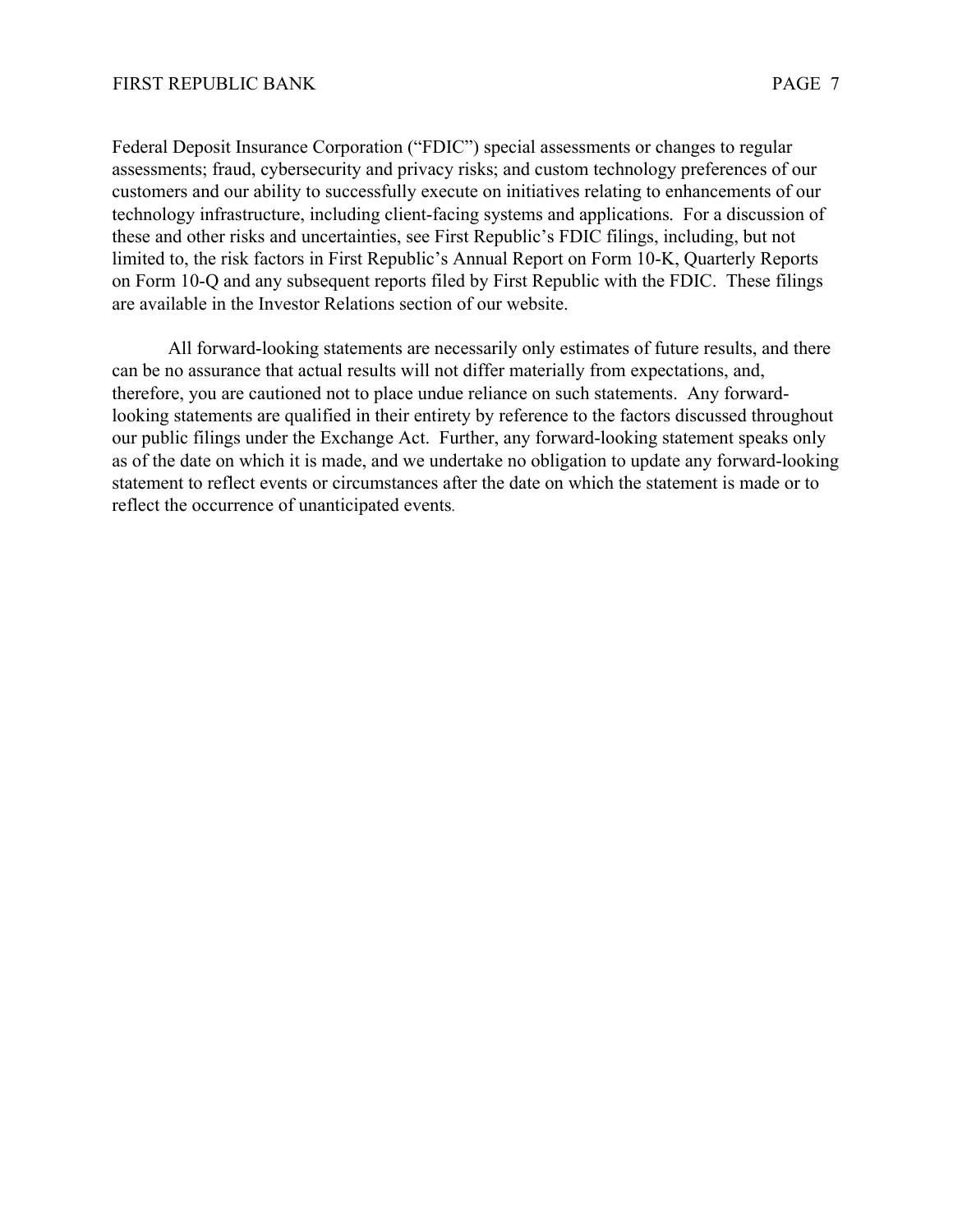| 2020<br>2019<br>2020<br>2020<br>2019<br>(in thousands, except per share amounts)<br>Interest income:<br>\$<br>811,708<br>S<br>764,468<br>\$<br>791,286<br>\$<br>2,399,646<br>\$<br>2,205,884<br>142,971<br>134,099<br>146,515<br>438,055<br>401,908<br>6,116<br>5,779<br>5,059<br>18,135<br>15,767<br>Other<br>Cash and cash equivalents<br>564<br>18,966<br>1,181<br>5,430<br>5,685<br>961,976<br>943,424<br>909,776<br>2,861,521<br>2,642,525<br>Total interest income<br>Interest expense:<br>Deposits<br>54,355<br>134,917<br>72,480<br>245,680<br>371,852<br>77,341<br>79,874<br>83,532<br>Borrowings<br>246,017<br>226,624<br>598,476<br>131,696<br>214,791<br>156,012<br>491.697<br>Total interest expense <i>manufacturer</i><br>830,280<br>694,985<br>2,369,824<br>2,044,049<br>787,412<br>Provision for credit losses<br>28,538<br>122,025<br>16,711<br>31,117<br>52,111<br>Net interest income after provision for credit<br>801,742<br>678,274<br>2,247,799<br>1,991,938<br>756,295<br>Noninterest income:<br>Investment management fees<br>96,638<br>83,582<br>85,083<br>281,017<br>262,226<br>Brokerage and investment fees<br>10,796<br>12,673<br>12,406<br>39,028<br>28,619<br>2,216<br>6,086<br>8,522<br>2,712<br>1,713<br>4,543<br>4,599<br>4,105<br>14,118<br>12,221<br>30,661<br>Foreign exchange fee income<br>12,575<br>11,685<br>10,105<br>34,864<br>Deposit fees.<br>5,753<br>6,563<br>5,248<br>17,598<br>19,462<br>Loan and related fees<br>7,456<br>7,171<br>5,341<br>20,741<br>13,644<br>Loan servicing fees, net<br>144<br>2,347<br>(4, 445)<br>(2,649)<br>9,560<br>Gain (loss) on sale of loans<br>13,797<br>122<br>(1, 147)<br>14,575<br>466<br>Gain (loss) on investment securities<br>(405)<br>(683)<br>1,529<br>3,752<br>(1,895)<br>Income from investments in life insurance<br>7,800<br>20,546<br>12,152<br>36,506<br>31,536<br>Other income (loss)<br>(2,791)<br>1,608<br>1,222<br>960<br>4,853<br>170,983<br>142,207<br>131,569<br>466,596<br>419,875<br>Total noninterest income<br>Noninterest expense:<br>1,078,633<br>Salaries and employee benefits<br>373,225<br>309,655<br>344,204<br>920,432<br>74,549<br>66,612<br>74,037<br>219,301<br>204,059<br>55,543<br>50,722<br>54,941<br>164,125<br>142,204<br>Professional fees<br>19,845<br>17,507<br>15,517<br>48,479<br>45,623<br>Advertising and marketing <i>marketing</i><br>8,909<br>15,912<br>8,621<br>29,373<br>48,346<br>9,748<br>11,003<br>11,275<br>27,847<br>32,463<br>FDIC assessments<br>.<br>65,136<br>63,794<br>60,863<br>187,311<br>199,105<br>Other expenses<br>608,210<br>533,950<br>569,458<br>1,759,685<br>1,587,616<br>Total noninterest expense<br>Income before provision for income taxes<br>954,710<br>824,197<br>364,515<br>286,531<br>318,406<br>Provision for income taxes.<br>71,378<br>51,687<br>61,638<br>186,119<br>140,198<br>683,999<br>293,137<br>234,844<br>256,768<br>Net income.<br>768,591<br>Dividends on preferred stock.<br>14,816<br>12,787<br>14,817<br>42,653<br>38,362<br>Net income available to common shareholders.<br>$\mathbb{S}$<br>278,321<br>222,057<br>\$<br>241,951<br>\$<br>725,938<br>$\mathbb{S}$<br>645,637<br>\$<br>Basic earnings per common share<br>$\frac{\mathsf{s}}{\mathsf{s}}$<br>1.62<br>1.32<br>1.41<br>4.23<br>3.85<br><u>\$</u><br>$\frac{1}{2}$<br><u>s</u><br>$\overline{\mathcal{F}}$<br>Diluted earnings per common share<br>$\overline{\mathcal{L}}$<br>1.31<br>1.40<br>1.61<br>$\sqrt{\frac{2}{5}}$<br>4.21<br>$\overline{\mathcal{L}}$<br>3.81<br>\$<br>\$<br>Weighted average shares-basic<br>172,142<br>167,694<br>168,272<br>171,627<br>171,537<br>Weighted average shares—diluted<br>172,932<br>169,346<br>172,659<br>172,514<br>169,449 |  | <b>Ouarter Ended</b><br>September 30, | <b>Quarter Ended</b><br><b>June 30,</b> | <b>Nine Months Ended</b><br>September 30, |  |  |  |  |
|-----------------------------------------------------------------------------------------------------------------------------------------------------------------------------------------------------------------------------------------------------------------------------------------------------------------------------------------------------------------------------------------------------------------------------------------------------------------------------------------------------------------------------------------------------------------------------------------------------------------------------------------------------------------------------------------------------------------------------------------------------------------------------------------------------------------------------------------------------------------------------------------------------------------------------------------------------------------------------------------------------------------------------------------------------------------------------------------------------------------------------------------------------------------------------------------------------------------------------------------------------------------------------------------------------------------------------------------------------------------------------------------------------------------------------------------------------------------------------------------------------------------------------------------------------------------------------------------------------------------------------------------------------------------------------------------------------------------------------------------------------------------------------------------------------------------------------------------------------------------------------------------------------------------------------------------------------------------------------------------------------------------------------------------------------------------------------------------------------------------------------------------------------------------------------------------------------------------------------------------------------------------------------------------------------------------------------------------------------------------------------------------------------------------------------------------------------------------------------------------------------------------------------------------------------------------------------------------------------------------------------------------------------------------------------------------------------------------------------------------------------------------------------------------------------------------------------------------------------------------------------------------------------------------------------------------------------------------------------------------------------------------------------------------------------------------------------------------------------------------------------------------------------------------------------------------------------------------------------------------------------------------------------------------------------------------------------------------------------------------------------------------------------------------------------------------------------------------------------------------------------------------------------------------------------------------------------------------------------------------------------------------------------------------------------------------------------------------------|--|---------------------------------------|-----------------------------------------|-------------------------------------------|--|--|--|--|
|                                                                                                                                                                                                                                                                                                                                                                                                                                                                                                                                                                                                                                                                                                                                                                                                                                                                                                                                                                                                                                                                                                                                                                                                                                                                                                                                                                                                                                                                                                                                                                                                                                                                                                                                                                                                                                                                                                                                                                                                                                                                                                                                                                                                                                                                                                                                                                                                                                                                                                                                                                                                                                                                                                                                                                                                                                                                                                                                                                                                                                                                                                                                                                                                                                                                                                                                                                                                                                                                                                                                                                                                                                                                                                                       |  |                                       |                                         |                                           |  |  |  |  |
|                                                                                                                                                                                                                                                                                                                                                                                                                                                                                                                                                                                                                                                                                                                                                                                                                                                                                                                                                                                                                                                                                                                                                                                                                                                                                                                                                                                                                                                                                                                                                                                                                                                                                                                                                                                                                                                                                                                                                                                                                                                                                                                                                                                                                                                                                                                                                                                                                                                                                                                                                                                                                                                                                                                                                                                                                                                                                                                                                                                                                                                                                                                                                                                                                                                                                                                                                                                                                                                                                                                                                                                                                                                                                                                       |  |                                       |                                         |                                           |  |  |  |  |
|                                                                                                                                                                                                                                                                                                                                                                                                                                                                                                                                                                                                                                                                                                                                                                                                                                                                                                                                                                                                                                                                                                                                                                                                                                                                                                                                                                                                                                                                                                                                                                                                                                                                                                                                                                                                                                                                                                                                                                                                                                                                                                                                                                                                                                                                                                                                                                                                                                                                                                                                                                                                                                                                                                                                                                                                                                                                                                                                                                                                                                                                                                                                                                                                                                                                                                                                                                                                                                                                                                                                                                                                                                                                                                                       |  |                                       |                                         |                                           |  |  |  |  |
|                                                                                                                                                                                                                                                                                                                                                                                                                                                                                                                                                                                                                                                                                                                                                                                                                                                                                                                                                                                                                                                                                                                                                                                                                                                                                                                                                                                                                                                                                                                                                                                                                                                                                                                                                                                                                                                                                                                                                                                                                                                                                                                                                                                                                                                                                                                                                                                                                                                                                                                                                                                                                                                                                                                                                                                                                                                                                                                                                                                                                                                                                                                                                                                                                                                                                                                                                                                                                                                                                                                                                                                                                                                                                                                       |  |                                       |                                         |                                           |  |  |  |  |
|                                                                                                                                                                                                                                                                                                                                                                                                                                                                                                                                                                                                                                                                                                                                                                                                                                                                                                                                                                                                                                                                                                                                                                                                                                                                                                                                                                                                                                                                                                                                                                                                                                                                                                                                                                                                                                                                                                                                                                                                                                                                                                                                                                                                                                                                                                                                                                                                                                                                                                                                                                                                                                                                                                                                                                                                                                                                                                                                                                                                                                                                                                                                                                                                                                                                                                                                                                                                                                                                                                                                                                                                                                                                                                                       |  |                                       |                                         |                                           |  |  |  |  |
|                                                                                                                                                                                                                                                                                                                                                                                                                                                                                                                                                                                                                                                                                                                                                                                                                                                                                                                                                                                                                                                                                                                                                                                                                                                                                                                                                                                                                                                                                                                                                                                                                                                                                                                                                                                                                                                                                                                                                                                                                                                                                                                                                                                                                                                                                                                                                                                                                                                                                                                                                                                                                                                                                                                                                                                                                                                                                                                                                                                                                                                                                                                                                                                                                                                                                                                                                                                                                                                                                                                                                                                                                                                                                                                       |  |                                       |                                         |                                           |  |  |  |  |
|                                                                                                                                                                                                                                                                                                                                                                                                                                                                                                                                                                                                                                                                                                                                                                                                                                                                                                                                                                                                                                                                                                                                                                                                                                                                                                                                                                                                                                                                                                                                                                                                                                                                                                                                                                                                                                                                                                                                                                                                                                                                                                                                                                                                                                                                                                                                                                                                                                                                                                                                                                                                                                                                                                                                                                                                                                                                                                                                                                                                                                                                                                                                                                                                                                                                                                                                                                                                                                                                                                                                                                                                                                                                                                                       |  |                                       |                                         |                                           |  |  |  |  |
|                                                                                                                                                                                                                                                                                                                                                                                                                                                                                                                                                                                                                                                                                                                                                                                                                                                                                                                                                                                                                                                                                                                                                                                                                                                                                                                                                                                                                                                                                                                                                                                                                                                                                                                                                                                                                                                                                                                                                                                                                                                                                                                                                                                                                                                                                                                                                                                                                                                                                                                                                                                                                                                                                                                                                                                                                                                                                                                                                                                                                                                                                                                                                                                                                                                                                                                                                                                                                                                                                                                                                                                                                                                                                                                       |  |                                       |                                         |                                           |  |  |  |  |
|                                                                                                                                                                                                                                                                                                                                                                                                                                                                                                                                                                                                                                                                                                                                                                                                                                                                                                                                                                                                                                                                                                                                                                                                                                                                                                                                                                                                                                                                                                                                                                                                                                                                                                                                                                                                                                                                                                                                                                                                                                                                                                                                                                                                                                                                                                                                                                                                                                                                                                                                                                                                                                                                                                                                                                                                                                                                                                                                                                                                                                                                                                                                                                                                                                                                                                                                                                                                                                                                                                                                                                                                                                                                                                                       |  |                                       |                                         |                                           |  |  |  |  |
|                                                                                                                                                                                                                                                                                                                                                                                                                                                                                                                                                                                                                                                                                                                                                                                                                                                                                                                                                                                                                                                                                                                                                                                                                                                                                                                                                                                                                                                                                                                                                                                                                                                                                                                                                                                                                                                                                                                                                                                                                                                                                                                                                                                                                                                                                                                                                                                                                                                                                                                                                                                                                                                                                                                                                                                                                                                                                                                                                                                                                                                                                                                                                                                                                                                                                                                                                                                                                                                                                                                                                                                                                                                                                                                       |  |                                       |                                         |                                           |  |  |  |  |
|                                                                                                                                                                                                                                                                                                                                                                                                                                                                                                                                                                                                                                                                                                                                                                                                                                                                                                                                                                                                                                                                                                                                                                                                                                                                                                                                                                                                                                                                                                                                                                                                                                                                                                                                                                                                                                                                                                                                                                                                                                                                                                                                                                                                                                                                                                                                                                                                                                                                                                                                                                                                                                                                                                                                                                                                                                                                                                                                                                                                                                                                                                                                                                                                                                                                                                                                                                                                                                                                                                                                                                                                                                                                                                                       |  |                                       |                                         |                                           |  |  |  |  |
|                                                                                                                                                                                                                                                                                                                                                                                                                                                                                                                                                                                                                                                                                                                                                                                                                                                                                                                                                                                                                                                                                                                                                                                                                                                                                                                                                                                                                                                                                                                                                                                                                                                                                                                                                                                                                                                                                                                                                                                                                                                                                                                                                                                                                                                                                                                                                                                                                                                                                                                                                                                                                                                                                                                                                                                                                                                                                                                                                                                                                                                                                                                                                                                                                                                                                                                                                                                                                                                                                                                                                                                                                                                                                                                       |  |                                       |                                         |                                           |  |  |  |  |
|                                                                                                                                                                                                                                                                                                                                                                                                                                                                                                                                                                                                                                                                                                                                                                                                                                                                                                                                                                                                                                                                                                                                                                                                                                                                                                                                                                                                                                                                                                                                                                                                                                                                                                                                                                                                                                                                                                                                                                                                                                                                                                                                                                                                                                                                                                                                                                                                                                                                                                                                                                                                                                                                                                                                                                                                                                                                                                                                                                                                                                                                                                                                                                                                                                                                                                                                                                                                                                                                                                                                                                                                                                                                                                                       |  |                                       |                                         |                                           |  |  |  |  |
|                                                                                                                                                                                                                                                                                                                                                                                                                                                                                                                                                                                                                                                                                                                                                                                                                                                                                                                                                                                                                                                                                                                                                                                                                                                                                                                                                                                                                                                                                                                                                                                                                                                                                                                                                                                                                                                                                                                                                                                                                                                                                                                                                                                                                                                                                                                                                                                                                                                                                                                                                                                                                                                                                                                                                                                                                                                                                                                                                                                                                                                                                                                                                                                                                                                                                                                                                                                                                                                                                                                                                                                                                                                                                                                       |  |                                       |                                         |                                           |  |  |  |  |
|                                                                                                                                                                                                                                                                                                                                                                                                                                                                                                                                                                                                                                                                                                                                                                                                                                                                                                                                                                                                                                                                                                                                                                                                                                                                                                                                                                                                                                                                                                                                                                                                                                                                                                                                                                                                                                                                                                                                                                                                                                                                                                                                                                                                                                                                                                                                                                                                                                                                                                                                                                                                                                                                                                                                                                                                                                                                                                                                                                                                                                                                                                                                                                                                                                                                                                                                                                                                                                                                                                                                                                                                                                                                                                                       |  |                                       |                                         |                                           |  |  |  |  |
|                                                                                                                                                                                                                                                                                                                                                                                                                                                                                                                                                                                                                                                                                                                                                                                                                                                                                                                                                                                                                                                                                                                                                                                                                                                                                                                                                                                                                                                                                                                                                                                                                                                                                                                                                                                                                                                                                                                                                                                                                                                                                                                                                                                                                                                                                                                                                                                                                                                                                                                                                                                                                                                                                                                                                                                                                                                                                                                                                                                                                                                                                                                                                                                                                                                                                                                                                                                                                                                                                                                                                                                                                                                                                                                       |  |                                       |                                         |                                           |  |  |  |  |
|                                                                                                                                                                                                                                                                                                                                                                                                                                                                                                                                                                                                                                                                                                                                                                                                                                                                                                                                                                                                                                                                                                                                                                                                                                                                                                                                                                                                                                                                                                                                                                                                                                                                                                                                                                                                                                                                                                                                                                                                                                                                                                                                                                                                                                                                                                                                                                                                                                                                                                                                                                                                                                                                                                                                                                                                                                                                                                                                                                                                                                                                                                                                                                                                                                                                                                                                                                                                                                                                                                                                                                                                                                                                                                                       |  |                                       |                                         |                                           |  |  |  |  |
|                                                                                                                                                                                                                                                                                                                                                                                                                                                                                                                                                                                                                                                                                                                                                                                                                                                                                                                                                                                                                                                                                                                                                                                                                                                                                                                                                                                                                                                                                                                                                                                                                                                                                                                                                                                                                                                                                                                                                                                                                                                                                                                                                                                                                                                                                                                                                                                                                                                                                                                                                                                                                                                                                                                                                                                                                                                                                                                                                                                                                                                                                                                                                                                                                                                                                                                                                                                                                                                                                                                                                                                                                                                                                                                       |  |                                       |                                         |                                           |  |  |  |  |
|                                                                                                                                                                                                                                                                                                                                                                                                                                                                                                                                                                                                                                                                                                                                                                                                                                                                                                                                                                                                                                                                                                                                                                                                                                                                                                                                                                                                                                                                                                                                                                                                                                                                                                                                                                                                                                                                                                                                                                                                                                                                                                                                                                                                                                                                                                                                                                                                                                                                                                                                                                                                                                                                                                                                                                                                                                                                                                                                                                                                                                                                                                                                                                                                                                                                                                                                                                                                                                                                                                                                                                                                                                                                                                                       |  |                                       |                                         |                                           |  |  |  |  |
|                                                                                                                                                                                                                                                                                                                                                                                                                                                                                                                                                                                                                                                                                                                                                                                                                                                                                                                                                                                                                                                                                                                                                                                                                                                                                                                                                                                                                                                                                                                                                                                                                                                                                                                                                                                                                                                                                                                                                                                                                                                                                                                                                                                                                                                                                                                                                                                                                                                                                                                                                                                                                                                                                                                                                                                                                                                                                                                                                                                                                                                                                                                                                                                                                                                                                                                                                                                                                                                                                                                                                                                                                                                                                                                       |  |                                       |                                         |                                           |  |  |  |  |
|                                                                                                                                                                                                                                                                                                                                                                                                                                                                                                                                                                                                                                                                                                                                                                                                                                                                                                                                                                                                                                                                                                                                                                                                                                                                                                                                                                                                                                                                                                                                                                                                                                                                                                                                                                                                                                                                                                                                                                                                                                                                                                                                                                                                                                                                                                                                                                                                                                                                                                                                                                                                                                                                                                                                                                                                                                                                                                                                                                                                                                                                                                                                                                                                                                                                                                                                                                                                                                                                                                                                                                                                                                                                                                                       |  |                                       |                                         |                                           |  |  |  |  |
|                                                                                                                                                                                                                                                                                                                                                                                                                                                                                                                                                                                                                                                                                                                                                                                                                                                                                                                                                                                                                                                                                                                                                                                                                                                                                                                                                                                                                                                                                                                                                                                                                                                                                                                                                                                                                                                                                                                                                                                                                                                                                                                                                                                                                                                                                                                                                                                                                                                                                                                                                                                                                                                                                                                                                                                                                                                                                                                                                                                                                                                                                                                                                                                                                                                                                                                                                                                                                                                                                                                                                                                                                                                                                                                       |  |                                       |                                         |                                           |  |  |  |  |
|                                                                                                                                                                                                                                                                                                                                                                                                                                                                                                                                                                                                                                                                                                                                                                                                                                                                                                                                                                                                                                                                                                                                                                                                                                                                                                                                                                                                                                                                                                                                                                                                                                                                                                                                                                                                                                                                                                                                                                                                                                                                                                                                                                                                                                                                                                                                                                                                                                                                                                                                                                                                                                                                                                                                                                                                                                                                                                                                                                                                                                                                                                                                                                                                                                                                                                                                                                                                                                                                                                                                                                                                                                                                                                                       |  |                                       |                                         |                                           |  |  |  |  |
|                                                                                                                                                                                                                                                                                                                                                                                                                                                                                                                                                                                                                                                                                                                                                                                                                                                                                                                                                                                                                                                                                                                                                                                                                                                                                                                                                                                                                                                                                                                                                                                                                                                                                                                                                                                                                                                                                                                                                                                                                                                                                                                                                                                                                                                                                                                                                                                                                                                                                                                                                                                                                                                                                                                                                                                                                                                                                                                                                                                                                                                                                                                                                                                                                                                                                                                                                                                                                                                                                                                                                                                                                                                                                                                       |  |                                       |                                         |                                           |  |  |  |  |
|                                                                                                                                                                                                                                                                                                                                                                                                                                                                                                                                                                                                                                                                                                                                                                                                                                                                                                                                                                                                                                                                                                                                                                                                                                                                                                                                                                                                                                                                                                                                                                                                                                                                                                                                                                                                                                                                                                                                                                                                                                                                                                                                                                                                                                                                                                                                                                                                                                                                                                                                                                                                                                                                                                                                                                                                                                                                                                                                                                                                                                                                                                                                                                                                                                                                                                                                                                                                                                                                                                                                                                                                                                                                                                                       |  |                                       |                                         |                                           |  |  |  |  |
|                                                                                                                                                                                                                                                                                                                                                                                                                                                                                                                                                                                                                                                                                                                                                                                                                                                                                                                                                                                                                                                                                                                                                                                                                                                                                                                                                                                                                                                                                                                                                                                                                                                                                                                                                                                                                                                                                                                                                                                                                                                                                                                                                                                                                                                                                                                                                                                                                                                                                                                                                                                                                                                                                                                                                                                                                                                                                                                                                                                                                                                                                                                                                                                                                                                                                                                                                                                                                                                                                                                                                                                                                                                                                                                       |  |                                       |                                         |                                           |  |  |  |  |
|                                                                                                                                                                                                                                                                                                                                                                                                                                                                                                                                                                                                                                                                                                                                                                                                                                                                                                                                                                                                                                                                                                                                                                                                                                                                                                                                                                                                                                                                                                                                                                                                                                                                                                                                                                                                                                                                                                                                                                                                                                                                                                                                                                                                                                                                                                                                                                                                                                                                                                                                                                                                                                                                                                                                                                                                                                                                                                                                                                                                                                                                                                                                                                                                                                                                                                                                                                                                                                                                                                                                                                                                                                                                                                                       |  |                                       |                                         |                                           |  |  |  |  |
|                                                                                                                                                                                                                                                                                                                                                                                                                                                                                                                                                                                                                                                                                                                                                                                                                                                                                                                                                                                                                                                                                                                                                                                                                                                                                                                                                                                                                                                                                                                                                                                                                                                                                                                                                                                                                                                                                                                                                                                                                                                                                                                                                                                                                                                                                                                                                                                                                                                                                                                                                                                                                                                                                                                                                                                                                                                                                                                                                                                                                                                                                                                                                                                                                                                                                                                                                                                                                                                                                                                                                                                                                                                                                                                       |  |                                       |                                         |                                           |  |  |  |  |
|                                                                                                                                                                                                                                                                                                                                                                                                                                                                                                                                                                                                                                                                                                                                                                                                                                                                                                                                                                                                                                                                                                                                                                                                                                                                                                                                                                                                                                                                                                                                                                                                                                                                                                                                                                                                                                                                                                                                                                                                                                                                                                                                                                                                                                                                                                                                                                                                                                                                                                                                                                                                                                                                                                                                                                                                                                                                                                                                                                                                                                                                                                                                                                                                                                                                                                                                                                                                                                                                                                                                                                                                                                                                                                                       |  |                                       |                                         |                                           |  |  |  |  |
|                                                                                                                                                                                                                                                                                                                                                                                                                                                                                                                                                                                                                                                                                                                                                                                                                                                                                                                                                                                                                                                                                                                                                                                                                                                                                                                                                                                                                                                                                                                                                                                                                                                                                                                                                                                                                                                                                                                                                                                                                                                                                                                                                                                                                                                                                                                                                                                                                                                                                                                                                                                                                                                                                                                                                                                                                                                                                                                                                                                                                                                                                                                                                                                                                                                                                                                                                                                                                                                                                                                                                                                                                                                                                                                       |  |                                       |                                         |                                           |  |  |  |  |
|                                                                                                                                                                                                                                                                                                                                                                                                                                                                                                                                                                                                                                                                                                                                                                                                                                                                                                                                                                                                                                                                                                                                                                                                                                                                                                                                                                                                                                                                                                                                                                                                                                                                                                                                                                                                                                                                                                                                                                                                                                                                                                                                                                                                                                                                                                                                                                                                                                                                                                                                                                                                                                                                                                                                                                                                                                                                                                                                                                                                                                                                                                                                                                                                                                                                                                                                                                                                                                                                                                                                                                                                                                                                                                                       |  |                                       |                                         |                                           |  |  |  |  |
|                                                                                                                                                                                                                                                                                                                                                                                                                                                                                                                                                                                                                                                                                                                                                                                                                                                                                                                                                                                                                                                                                                                                                                                                                                                                                                                                                                                                                                                                                                                                                                                                                                                                                                                                                                                                                                                                                                                                                                                                                                                                                                                                                                                                                                                                                                                                                                                                                                                                                                                                                                                                                                                                                                                                                                                                                                                                                                                                                                                                                                                                                                                                                                                                                                                                                                                                                                                                                                                                                                                                                                                                                                                                                                                       |  |                                       |                                         |                                           |  |  |  |  |
|                                                                                                                                                                                                                                                                                                                                                                                                                                                                                                                                                                                                                                                                                                                                                                                                                                                                                                                                                                                                                                                                                                                                                                                                                                                                                                                                                                                                                                                                                                                                                                                                                                                                                                                                                                                                                                                                                                                                                                                                                                                                                                                                                                                                                                                                                                                                                                                                                                                                                                                                                                                                                                                                                                                                                                                                                                                                                                                                                                                                                                                                                                                                                                                                                                                                                                                                                                                                                                                                                                                                                                                                                                                                                                                       |  |                                       |                                         |                                           |  |  |  |  |
|                                                                                                                                                                                                                                                                                                                                                                                                                                                                                                                                                                                                                                                                                                                                                                                                                                                                                                                                                                                                                                                                                                                                                                                                                                                                                                                                                                                                                                                                                                                                                                                                                                                                                                                                                                                                                                                                                                                                                                                                                                                                                                                                                                                                                                                                                                                                                                                                                                                                                                                                                                                                                                                                                                                                                                                                                                                                                                                                                                                                                                                                                                                                                                                                                                                                                                                                                                                                                                                                                                                                                                                                                                                                                                                       |  |                                       |                                         |                                           |  |  |  |  |
|                                                                                                                                                                                                                                                                                                                                                                                                                                                                                                                                                                                                                                                                                                                                                                                                                                                                                                                                                                                                                                                                                                                                                                                                                                                                                                                                                                                                                                                                                                                                                                                                                                                                                                                                                                                                                                                                                                                                                                                                                                                                                                                                                                                                                                                                                                                                                                                                                                                                                                                                                                                                                                                                                                                                                                                                                                                                                                                                                                                                                                                                                                                                                                                                                                                                                                                                                                                                                                                                                                                                                                                                                                                                                                                       |  |                                       |                                         |                                           |  |  |  |  |
|                                                                                                                                                                                                                                                                                                                                                                                                                                                                                                                                                                                                                                                                                                                                                                                                                                                                                                                                                                                                                                                                                                                                                                                                                                                                                                                                                                                                                                                                                                                                                                                                                                                                                                                                                                                                                                                                                                                                                                                                                                                                                                                                                                                                                                                                                                                                                                                                                                                                                                                                                                                                                                                                                                                                                                                                                                                                                                                                                                                                                                                                                                                                                                                                                                                                                                                                                                                                                                                                                                                                                                                                                                                                                                                       |  |                                       |                                         |                                           |  |  |  |  |
|                                                                                                                                                                                                                                                                                                                                                                                                                                                                                                                                                                                                                                                                                                                                                                                                                                                                                                                                                                                                                                                                                                                                                                                                                                                                                                                                                                                                                                                                                                                                                                                                                                                                                                                                                                                                                                                                                                                                                                                                                                                                                                                                                                                                                                                                                                                                                                                                                                                                                                                                                                                                                                                                                                                                                                                                                                                                                                                                                                                                                                                                                                                                                                                                                                                                                                                                                                                                                                                                                                                                                                                                                                                                                                                       |  |                                       |                                         |                                           |  |  |  |  |
|                                                                                                                                                                                                                                                                                                                                                                                                                                                                                                                                                                                                                                                                                                                                                                                                                                                                                                                                                                                                                                                                                                                                                                                                                                                                                                                                                                                                                                                                                                                                                                                                                                                                                                                                                                                                                                                                                                                                                                                                                                                                                                                                                                                                                                                                                                                                                                                                                                                                                                                                                                                                                                                                                                                                                                                                                                                                                                                                                                                                                                                                                                                                                                                                                                                                                                                                                                                                                                                                                                                                                                                                                                                                                                                       |  |                                       |                                         |                                           |  |  |  |  |
|                                                                                                                                                                                                                                                                                                                                                                                                                                                                                                                                                                                                                                                                                                                                                                                                                                                                                                                                                                                                                                                                                                                                                                                                                                                                                                                                                                                                                                                                                                                                                                                                                                                                                                                                                                                                                                                                                                                                                                                                                                                                                                                                                                                                                                                                                                                                                                                                                                                                                                                                                                                                                                                                                                                                                                                                                                                                                                                                                                                                                                                                                                                                                                                                                                                                                                                                                                                                                                                                                                                                                                                                                                                                                                                       |  |                                       |                                         |                                           |  |  |  |  |
|                                                                                                                                                                                                                                                                                                                                                                                                                                                                                                                                                                                                                                                                                                                                                                                                                                                                                                                                                                                                                                                                                                                                                                                                                                                                                                                                                                                                                                                                                                                                                                                                                                                                                                                                                                                                                                                                                                                                                                                                                                                                                                                                                                                                                                                                                                                                                                                                                                                                                                                                                                                                                                                                                                                                                                                                                                                                                                                                                                                                                                                                                                                                                                                                                                                                                                                                                                                                                                                                                                                                                                                                                                                                                                                       |  |                                       |                                         |                                           |  |  |  |  |
|                                                                                                                                                                                                                                                                                                                                                                                                                                                                                                                                                                                                                                                                                                                                                                                                                                                                                                                                                                                                                                                                                                                                                                                                                                                                                                                                                                                                                                                                                                                                                                                                                                                                                                                                                                                                                                                                                                                                                                                                                                                                                                                                                                                                                                                                                                                                                                                                                                                                                                                                                                                                                                                                                                                                                                                                                                                                                                                                                                                                                                                                                                                                                                                                                                                                                                                                                                                                                                                                                                                                                                                                                                                                                                                       |  |                                       |                                         |                                           |  |  |  |  |
|                                                                                                                                                                                                                                                                                                                                                                                                                                                                                                                                                                                                                                                                                                                                                                                                                                                                                                                                                                                                                                                                                                                                                                                                                                                                                                                                                                                                                                                                                                                                                                                                                                                                                                                                                                                                                                                                                                                                                                                                                                                                                                                                                                                                                                                                                                                                                                                                                                                                                                                                                                                                                                                                                                                                                                                                                                                                                                                                                                                                                                                                                                                                                                                                                                                                                                                                                                                                                                                                                                                                                                                                                                                                                                                       |  |                                       |                                         |                                           |  |  |  |  |
|                                                                                                                                                                                                                                                                                                                                                                                                                                                                                                                                                                                                                                                                                                                                                                                                                                                                                                                                                                                                                                                                                                                                                                                                                                                                                                                                                                                                                                                                                                                                                                                                                                                                                                                                                                                                                                                                                                                                                                                                                                                                                                                                                                                                                                                                                                                                                                                                                                                                                                                                                                                                                                                                                                                                                                                                                                                                                                                                                                                                                                                                                                                                                                                                                                                                                                                                                                                                                                                                                                                                                                                                                                                                                                                       |  |                                       |                                         |                                           |  |  |  |  |
|                                                                                                                                                                                                                                                                                                                                                                                                                                                                                                                                                                                                                                                                                                                                                                                                                                                                                                                                                                                                                                                                                                                                                                                                                                                                                                                                                                                                                                                                                                                                                                                                                                                                                                                                                                                                                                                                                                                                                                                                                                                                                                                                                                                                                                                                                                                                                                                                                                                                                                                                                                                                                                                                                                                                                                                                                                                                                                                                                                                                                                                                                                                                                                                                                                                                                                                                                                                                                                                                                                                                                                                                                                                                                                                       |  |                                       |                                         |                                           |  |  |  |  |
|                                                                                                                                                                                                                                                                                                                                                                                                                                                                                                                                                                                                                                                                                                                                                                                                                                                                                                                                                                                                                                                                                                                                                                                                                                                                                                                                                                                                                                                                                                                                                                                                                                                                                                                                                                                                                                                                                                                                                                                                                                                                                                                                                                                                                                                                                                                                                                                                                                                                                                                                                                                                                                                                                                                                                                                                                                                                                                                                                                                                                                                                                                                                                                                                                                                                                                                                                                                                                                                                                                                                                                                                                                                                                                                       |  |                                       |                                         |                                           |  |  |  |  |
|                                                                                                                                                                                                                                                                                                                                                                                                                                                                                                                                                                                                                                                                                                                                                                                                                                                                                                                                                                                                                                                                                                                                                                                                                                                                                                                                                                                                                                                                                                                                                                                                                                                                                                                                                                                                                                                                                                                                                                                                                                                                                                                                                                                                                                                                                                                                                                                                                                                                                                                                                                                                                                                                                                                                                                                                                                                                                                                                                                                                                                                                                                                                                                                                                                                                                                                                                                                                                                                                                                                                                                                                                                                                                                                       |  |                                       |                                         |                                           |  |  |  |  |

# **CONSOLIDATED STATEMENTS OF INCOME**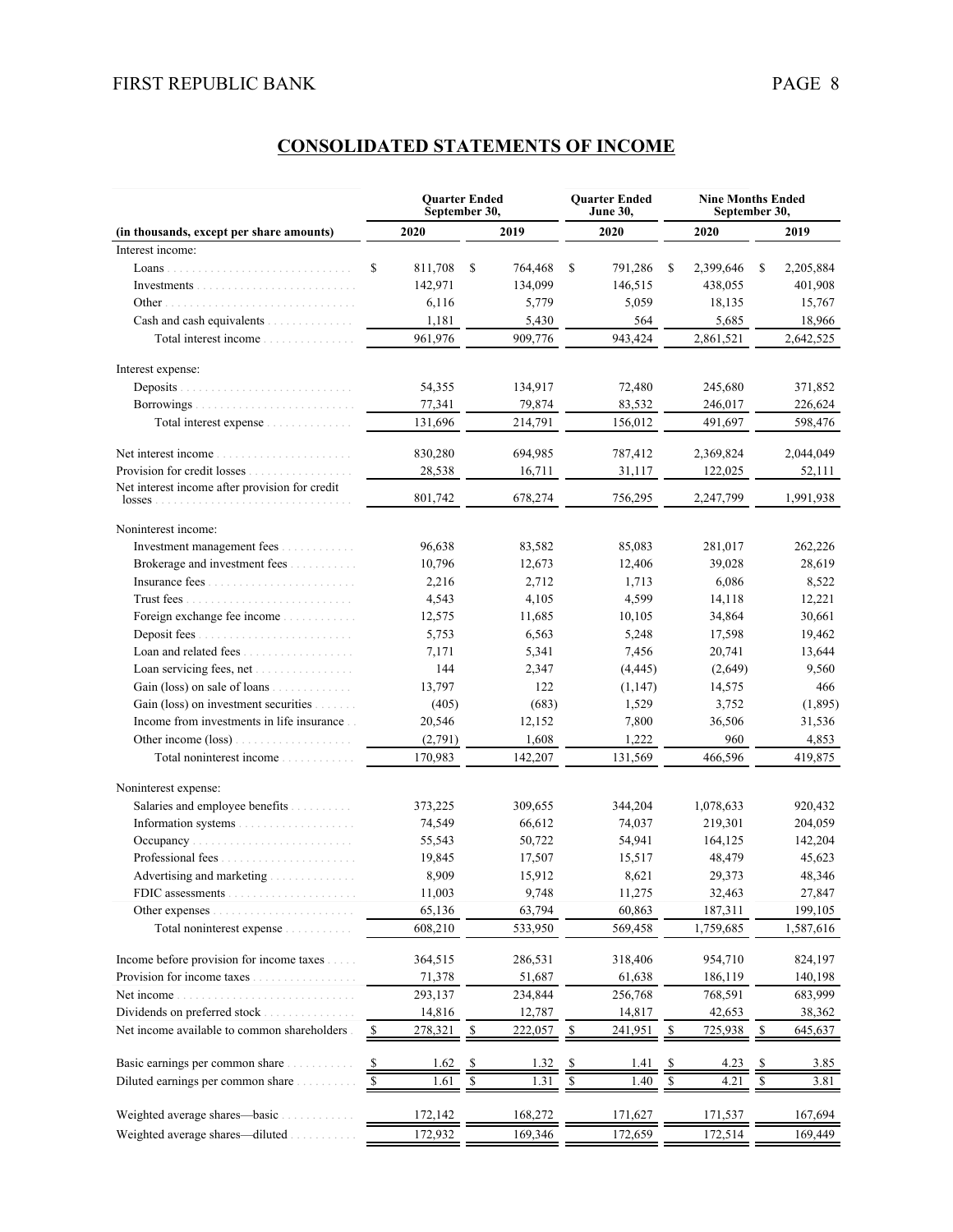# **CONSOLIDATED BALANCE SHEETS**

|                                                                                                                                                                                                                                |               |                        |    |                         | As of |                              |               |                               |
|--------------------------------------------------------------------------------------------------------------------------------------------------------------------------------------------------------------------------------|---------------|------------------------|----|-------------------------|-------|------------------------------|---------------|-------------------------------|
| (\$ in thousands)                                                                                                                                                                                                              |               | September 30,<br>2020  |    | <b>June 30.</b><br>2020 |       | December 31,<br>$2019^{(1)}$ |               | September 30,<br>$2019^{(1)}$ |
| <b>ASSETS</b>                                                                                                                                                                                                                  |               |                        |    |                         |       |                              |               |                               |
| Debt securities available-for-sale                                                                                                                                                                                             | S             | 3,691,149<br>1,711,202 | S  | 3,099,170<br>1,576,956  | S     | 1,699,557<br>1,282,169       | S             | 2,181,600<br>1,401,105        |
|                                                                                                                                                                                                                                |               | 16,929,422             |    | 17,513,211              |       | 17,147,633                   |               | 16,002,722                    |
|                                                                                                                                                                                                                                |               | (5,716)<br>16,923,706  |    | (5,383)<br>17,507,828   |       | 17,147,633                   |               | 16,002,722                    |
|                                                                                                                                                                                                                                |               | 20,478                 |    | 21,104                  |       | 19,586                       |               | 19,736                        |
| Loans: $(1)$                                                                                                                                                                                                                   |               |                        |    |                         |       |                              |               |                               |
|                                                                                                                                                                                                                                |               | 56,628,359             |    | 52,435,246              |       | 47,985,651                   |               | 44,882,363                    |
|                                                                                                                                                                                                                                |               | 2,431,991              |    | 2,419,359               |       | 2,501,432                    |               | 2,530,740                     |
|                                                                                                                                                                                                                                |               | 739.091                |    | 733.909                 |       | 761,589                      |               | 743,699                       |
| Multifamily (5+ units)                                                                                                                                                                                                         |               | 13,392,531             |    | 13,187,857              |       | 12,353,359                   |               | 11,672,916                    |
| Commercial real estate                                                                                                                                                                                                         |               | 7,781,797              |    | 7,793,137               |       | 7,449,058                    |               | 7,415,677                     |
|                                                                                                                                                                                                                                |               | 2,038,949              |    | 1,966,292               |       | 1,695,954                    |               | 1,583,968                     |
|                                                                                                                                                                                                                                |               | 6,203,877              |    | 6,173,992               |       | 5,570,322                    |               | 5,568,342                     |
|                                                                                                                                                                                                                                |               | 3,276,705              |    | 3,186,066               |       | 3,042,193                    |               | 3,042,765                     |
|                                                                                                                                                                                                                                |               | 2,982,532              |    | 3,179,023               |       | 3,034,301                    |               | 2,953,756                     |
| PPP                                                                                                                                                                                                                            |               | 2,091,102              |    | 2,092,307               |       |                              |               |                               |
| Stock secured entertainment in the state of the state of the state of the state of the state of the state of the state of the state of the state of the state of the state of the state of the state of the state of the state |               | 2,311,754              |    | 1,924,107               |       | 1,897,511                    |               | 1,610,914                     |
| Other secured                                                                                                                                                                                                                  |               | 1,780,652              |    | 1,702,535               |       | 1,433,399                    |               | 1,293,084                     |
| Unsecured                                                                                                                                                                                                                      |               | 3,102,311              |    | 3,221,405               |       | 3,072,062                    |               | 3,006,586                     |
|                                                                                                                                                                                                                                |               | 104,761,651            |    | 100,015,235             |       | 90,796,831                   |               | 86,304,810                    |
|                                                                                                                                                                                                                                |               | (604, 747)             |    | (583, 997)              |       | (496, 104)                   |               | (485, 465)                    |
|                                                                                                                                                                                                                                |               | 104,156,904            |    | 99,431,238              |       | 90.300.727                   |               | 85,819,345                    |
| Loans held for sale                                                                                                                                                                                                            |               | 33,655                 |    | 313,655                 |       | 23.304                       |               | 31,693                        |
|                                                                                                                                                                                                                                |               | 1,949,360              |    | 1,468,712               |       | 1,434,642                    |               | 1,425,057                     |
|                                                                                                                                                                                                                                |               | 1,099,713              |    | 1,105,853               |       | 1,100,509                    |               | 1,039,061                     |
| Premises, equipment and leasehold improvements, net                                                                                                                                                                            |               | 390,241                |    | 388,256                 |       | 386,841                      |               | 373,693                       |
|                                                                                                                                                                                                                                |               | 229,185                |    | 230,975                 |       | 235,269                      |               | 264,658                       |
|                                                                                                                                                                                                                                |               |                        |    | 1,071                   |       |                              |               |                               |
|                                                                                                                                                                                                                                |               | 3,020,178              |    | 3,159,069               |       | 2,633,397                    |               | 2,470,065                     |
|                                                                                                                                                                                                                                |               | \$ 133,225,771         |    | \$128,303,887           | \$    | 116,263,634                  | <sup>\$</sup> | 111,028,735                   |
|                                                                                                                                                                                                                                |               |                        |    |                         |       |                              |               |                               |
| <b>LIABILITIES AND EQUITY</b><br>Liabilities:<br>Deposits:                                                                                                                                                                     |               |                        |    |                         |       |                              |               |                               |
|                                                                                                                                                                                                                                | S             | 41,538,676             | S  | 37,586,940              | S     | 33, 124, 265                 | \$            | 32,720,317                    |
|                                                                                                                                                                                                                                |               | 26,081,189             |    | 23,833,458              |       | 19,696,859                   |               | 17,438,402                    |
| Money market checking                                                                                                                                                                                                          |               | 15,868,769             |    | 14,639,069              |       | 12,790,707                   |               | 11,242,205                    |
|                                                                                                                                                                                                                                |               | 11,419,289             |    | 10,236,015              |       | 10,586,355                   |               | 10,277,249                    |
|                                                                                                                                                                                                                                |               | 9,495,453              |    | 12,238,479              |       | 13,935,060                   |               | 14,042,346                    |
|                                                                                                                                                                                                                                |               | 104,403,376            |    | 98,533,961              |       | 90,133,246                   |               | 85,720,519                    |
| Short-term borrowings                                                                                                                                                                                                          |               | 5,000                  |    | 5,000                   |       | 800,000                      |               | 775,000                       |
| Long-term FHLB advances                                                                                                                                                                                                        |               | 13,505,000             |    | 15,405,000              |       | 12,200,000                   |               | 10,900,000                    |
| Senior notes                                                                                                                                                                                                                   |               | 995,626                |    | 995,109                 |       | 497,719                      |               | 497,494                       |
|                                                                                                                                                                                                                                |               | 778,204                |    | 778,096                 |       | 777,885                      |               | 777,781                       |
| Other liabilities                                                                                                                                                                                                              |               | 2,193,956              |    | 2,010,793               |       | 2,003,677                    |               | 2,926,735                     |
|                                                                                                                                                                                                                                |               | 121,881,162            |    | 117,727,959             |       | 106,412,527                  |               | 101,597,529                   |
| Shareholders' Equity:                                                                                                                                                                                                          |               |                        |    |                         |       |                              |               |                               |
| Preferred stock                                                                                                                                                                                                                |               | 1,645,000              |    | 1,145,000               |       | 1,145,000                    |               | 940,000                       |
| Common stock                                                                                                                                                                                                                   |               | 1,722                  |    | 1,721                   |       | 1,686                        |               | 1,685                         |
|                                                                                                                                                                                                                                |               | 4,571,499              |    | 4,543,051               |       | 4,214,915                    |               | 4,198,442                     |
| Retained earnings                                                                                                                                                                                                              |               | 5,102,229              |    | 4,858,965               |       | 4,484,375                    |               | 4,281,249                     |
|                                                                                                                                                                                                                                |               | 24,159                 |    | 27,191                  |       | 5,131                        |               | 9,830                         |
| Total Shareholders' Equity                                                                                                                                                                                                     |               | 11,344,609             |    | 10,575,928              |       | 9,851,107                    |               | 9,431,206                     |
|                                                                                                                                                                                                                                | <sup>\$</sup> | 133,225,771            | -S | 128,303,887             | S     | 116,263,634                  | S             | 111,028,735                   |

(1) For comparability, the Bank has adjusted certain prior period loan amounts to conform to the current period presentation under the Current Expected Credit Losses ("CECL") methodology.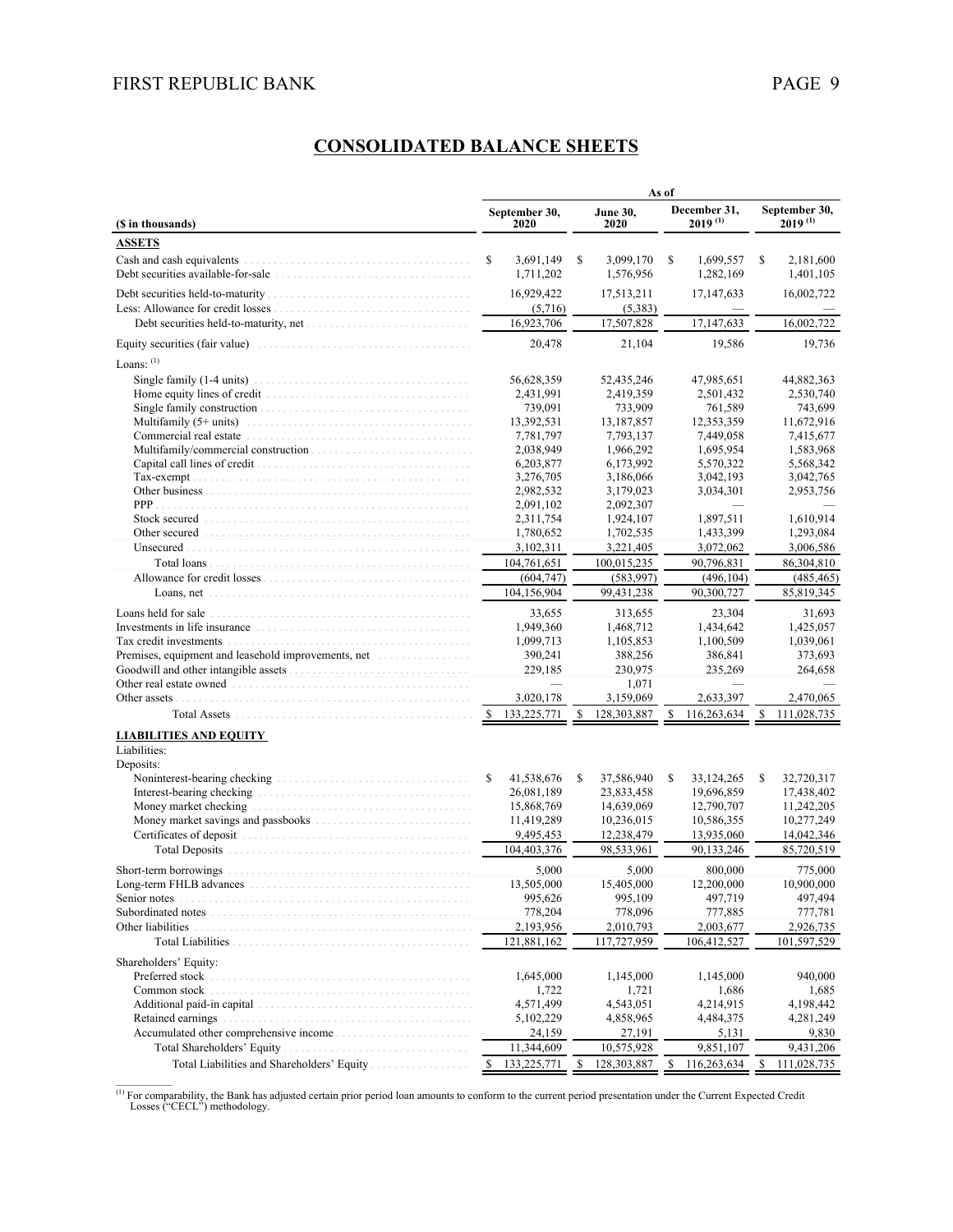|                                                      |                             |                                               |                        | Quarter Ended September 30,<br>Quarter Ended June 30, |                                                      |                        |                           |                                               |                        |
|------------------------------------------------------|-----------------------------|-----------------------------------------------|------------------------|-------------------------------------------------------|------------------------------------------------------|------------------------|---------------------------|-----------------------------------------------|------------------------|
|                                                      |                             | 2020                                          |                        |                                                       | $2019^{(4)}$                                         |                        |                           | 2020                                          |                        |
| Average Balances, Yields<br>and Rates                | Average<br><b>Balance</b>   | Interest<br>Income/<br>Expense <sup>(1)</sup> | Yields/<br>Rates $(2)$ | Average<br><b>Balance</b>                             | <b>Interest</b><br>Income/<br>Expense <sup>(1)</sup> | Yields/<br>Rates $(2)$ | Average<br><b>Balance</b> | Interest<br>Income/<br>Expense <sup>(1)</sup> | Yields/<br>Rates $(2)$ |
| (\$ in thousands)                                    |                             |                                               |                        |                                                       |                                                      |                        |                           |                                               |                        |
| Assets:                                              | \$4,427,985                 | 1,181                                         |                        |                                                       |                                                      |                        |                           |                                               | $0.08 \%$              |
| Cash and cash equivalents<br>Investment securities:  |                             | \$                                            | $0.11 \%$              | \$<br>1,161,441                                       | \$<br>5,430                                          | 1.86 %                 | \$<br>2,789,666           | \$<br>564                                     |                        |
| U.S. Government-sponsored                            |                             |                                               |                        |                                                       |                                                      |                        |                           |                                               |                        |
| agency securities<br>.                               | 202,174                     | 1,186                                         | 2.35 %                 | 740,893                                               | 5,375                                                | 2.90 %                 | 214,835                   | 1,367                                         | 2.55 %                 |
| Agency residential and<br>commercial MBS<br>$\cdots$ | 6,250,577                   | 37,437                                        | 2.40 %                 | 6,593,422                                             | 46.762                                               | 2.84 %                 | 6,615,707                 | 42.661                                        | 2.58 %                 |
| Other residential and                                | 37,860                      | 201                                           | 2.13 %                 | 4,473                                                 | 43                                                   | 3.84 %                 | 27,499                    | 182                                           | 2.65 %                 |
| commercial MBS<br>Municipal securities               | 12,309,647                  | 129,097                                       | 4.19 %                 | 9,184,274                                             | 101,154                                              | 4.41 %                 | 11,949,615                | 126,906                                       | 4.25 %                 |
| Other investment                                     |                             |                                               |                        |                                                       |                                                      |                        |                           |                                               |                        |
| securities $^{(3)}$                                  | 44,782                      | 309                                           | 2.76 %                 | 24,977                                                | 156                                                  | 2.49 %                 | 43,800                    | 309                                           | 2.83 %                 |
| Total investment securities                          | 18,845,040                  | 168,230                                       | 3.57 %                 | 16,548,039                                            | 153,490                                              | 3.71%                  | 18,851,456                | 171,425                                       | 3.64 %                 |
| Loans: $(4)$                                         |                             |                                               |                        |                                                       |                                                      |                        |                           |                                               |                        |
| Residential real estate $(5)$ .                      | 56,906,612                  | 421,545                                       | 2.96 %                 | 45,754,902                                            | 374,690                                              | 3.27%                  | 53,737,207                | 404,691                                       | 3.01 %                 |
| Multifamily <sup>(6)</sup><br>.                      | 13,312,631                  | 124,759                                       | 3.67 %                 | 11,391,573                                            | 111,727                                              | 3.84 %                 | 12,887,676                | 120,657                                       | 3.70 %                 |
| Commercial real estate<br>Multifamily/commercial     | 7,801,603                   | 78,412                                        | 3.93 %                 | 7,280,053                                             | 77,654                                               | 4.17 %                 | 7,718,257                 | 77,635                                        | 3.98 %                 |
| construction                                         | 2,739,717                   | 30,608                                        | 4.37 %                 | 2,294,560                                             | 29,055                                               | 4.95 %                 | 2,632,682                 | 29,468                                        | 4.43 %                 |
|                                                      | 12,538,201                  | 110,487                                       | 3.45 %                 | 11,551,439                                            | 129,314                                              | 4.38 %                 | 13,069,640                | 115,666                                       | 3.50 %                 |
| PPP<br>.                                             | 2,091,580                   | 10,825                                        | 2.03 %                 |                                                       | $\overline{\phantom{0}}$                             | $-$ %                  | 1,620,772                 | 7,659                                         | 1.87 %                 |
| Other <sup>(8)</sup><br>.                            | 6,995,592                   | 41,735                                        | 2.33 %                 | 5,704,872                                             | 48,746                                               | 3.34 %                 | 6,658,487                 | 42,116                                        | 2.50 %                 |
| Total loans                                          | 102,385,936                 | 818,371                                       | 3.16 %                 | 83,977,399                                            | 771,186                                              | 3.63 %                 | 98,324,721                | 797,892                                       | 3.23 %                 |
| FHLB stock<br>Total interest-earning                 | 457,808                     | 6,116                                         | 5.31 %                 | 321,778                                               | 5,779                                                | 7.13 %                 | 491,938                   | 5,059                                         | 4.14 %                 |
| $assets$                                             | 126, 116, 769               | 993,898                                       | 3.12 %                 | 102,008,657                                           | 935,885                                              | 3.63%                  | 120,457,781               | 974,940                                       | 3.22 %                 |
| Noninterest-earning cash                             | 433,852                     |                                               |                        | 335,648                                               |                                                      |                        | 425,440                   |                                               |                        |
| Goodwill and other                                   |                             |                                               |                        |                                                       |                                                      |                        |                           |                                               |                        |
| intangibles                                          | 230,051                     |                                               |                        | 266,032                                               |                                                      |                        | 231,934                   |                                               |                        |
| Other assets<br>.<br>Total noninterest-earning       | 5,074,504                   |                                               |                        | 4,409,665                                             |                                                      |                        | 4,905,493                 |                                               |                        |
| assets                                               | 5,738,407                   |                                               |                        | 5,011,345                                             |                                                      |                        | 5,562,867                 |                                               |                        |
| Total Assets                                         | \$131,855,176               |                                               |                        | \$107,020,002                                         |                                                      |                        | \$126,020,648             |                                               |                        |
| <b>Liabilities and Equity:</b>                       |                             |                                               |                        |                                                       |                                                      |                        |                           |                                               |                        |
| Deposits:                                            |                             |                                               |                        |                                                       |                                                      |                        |                           |                                               |                        |
| Checking                                             | \$64,895,753                | 2,413                                         | $0.01 \%$              | \$48,666,948                                          | 8,501                                                | $0.07\%$               | \$58,978,081              | 3,127                                         | $0.02 \%$              |
| Money market checking and                            | 26,220,043                  | 13,675                                        | $0.21 \%$              | 20,536,777                                            | 53,046                                               | $1.02 \%$              | 24, 133, 700              | 15,224                                        | $0.25 \%$              |
|                                                      | 11,334,100                  | 38,267                                        | 1.34 %                 | 13,170,046                                            | 73,370                                               | 2.21 %                 | 12,721,452                | 54,129                                        | 1.71 %                 |
| Total deposits                                       | 102,449,896                 | 54,355                                        | $0.21 \%$              | 82,373,771                                            | 134,917                                              | $0.65 \%$              | 95,833,233                | 72,480                                        | 0.30 %                 |
| Borrowings:                                          |                             |                                               |                        |                                                       |                                                      |                        |                           |                                               |                        |
| Short-term borrowings                                | 5,030                       | $\boldsymbol{0}$                              | $0.00 \%$              | 2,204,262                                             | 12,520                                               | 2.25 %                 | 2,747                     | $\boldsymbol{0}$                              | $0.04\%$               |
| Long-term FHLB advances.                             | 14,739,238                  | 62,201                                        | 1.68 %                 | 9,796,739                                             | 54,901                                               | 2.22 %                 | 15,868,682                | 68,391                                        | 1.73 %                 |
| Senior notes <sup>(9)</sup>                          | 995,373                     | 6,032                                         | 2.42 %                 | 497,384                                               | 3,350                                                | 2.69 %                 | 994,905                   | 6,034                                         | $2.43\%$               |
| Subordinated notes <sup>(9)</sup>                    | 778,151                     | 9,108                                         | 4.68 %                 | 777,730                                               | 9,103                                                | 4.68 %                 | 778,044                   | 9,107                                         | 4.68 %                 |
| Total borrowings                                     | 16,517,792                  | 77,341                                        | 1.86 %                 | 13,276,115                                            | 79,874                                               | 2.39 %                 | 17,644,378                | 83,532                                        | 1.90 %                 |
| Total interest-bearing<br>liabilities.               | 118,967,688                 | 131,696                                       | 0.44%                  | 95,649,886                                            | 214,791                                              | 0.89 %                 | 113,477,611               | 156,012                                       | $0.55 \%$              |
| Noninterest-bearing liabilities                      | 2,082,793                   |                                               |                        | 2,037,177                                             |                                                      |                        | 2,067,585                 |                                               |                        |
| Preferred equity<br>.                                | 1,226,522                   |                                               |                        | 940,000                                               |                                                      |                        | 1,145,000                 |                                               |                        |
| Common equity                                        | 9,578,173                   |                                               |                        | 8,392,939                                             |                                                      |                        | 9,330,452                 |                                               |                        |
| Total Liabilities and<br>Equity $\ldots$             | \$131,855,176               |                                               |                        | \$107,020,002                                         |                                                      |                        | \$126,020,648             |                                               |                        |
| Net interest spread (10)                             |                             |                                               |                        |                                                       |                                                      | 2.74 %                 |                           |                                               |                        |
| Net interest income (fully                           |                             |                                               | 2.68 %                 |                                                       |                                                      |                        |                           |                                               | 2.67 %                 |
| taxable-equivalent basis) and                        |                             |                                               |                        |                                                       |                                                      |                        |                           |                                               |                        |
| net interest margin <sup>(11)</sup>                  |                             | 862,202                                       | 2.71 %                 |                                                       | 721,094                                              | 2.80 %                 |                           | 818,928                                       | 2.70 %                 |
| Reconciliation of tax-equivalent net interest        |                             |                                               |                        |                                                       |                                                      |                        |                           |                                               |                        |
| income to reported net interest income:              |                             |                                               |                        |                                                       |                                                      |                        |                           |                                               |                        |
| Tax-equivalent adjustment                            | and a straight and straight | (31, 922)                                     |                        |                                                       | (26, 109)                                            |                        |                           | (31,516)                                      |                        |
| Net interest income, as reported                     |                             | \$ 830,280                                    |                        |                                                       | 694,985                                              |                        |                           | 787,412                                       |                        |

*(continued on following page)*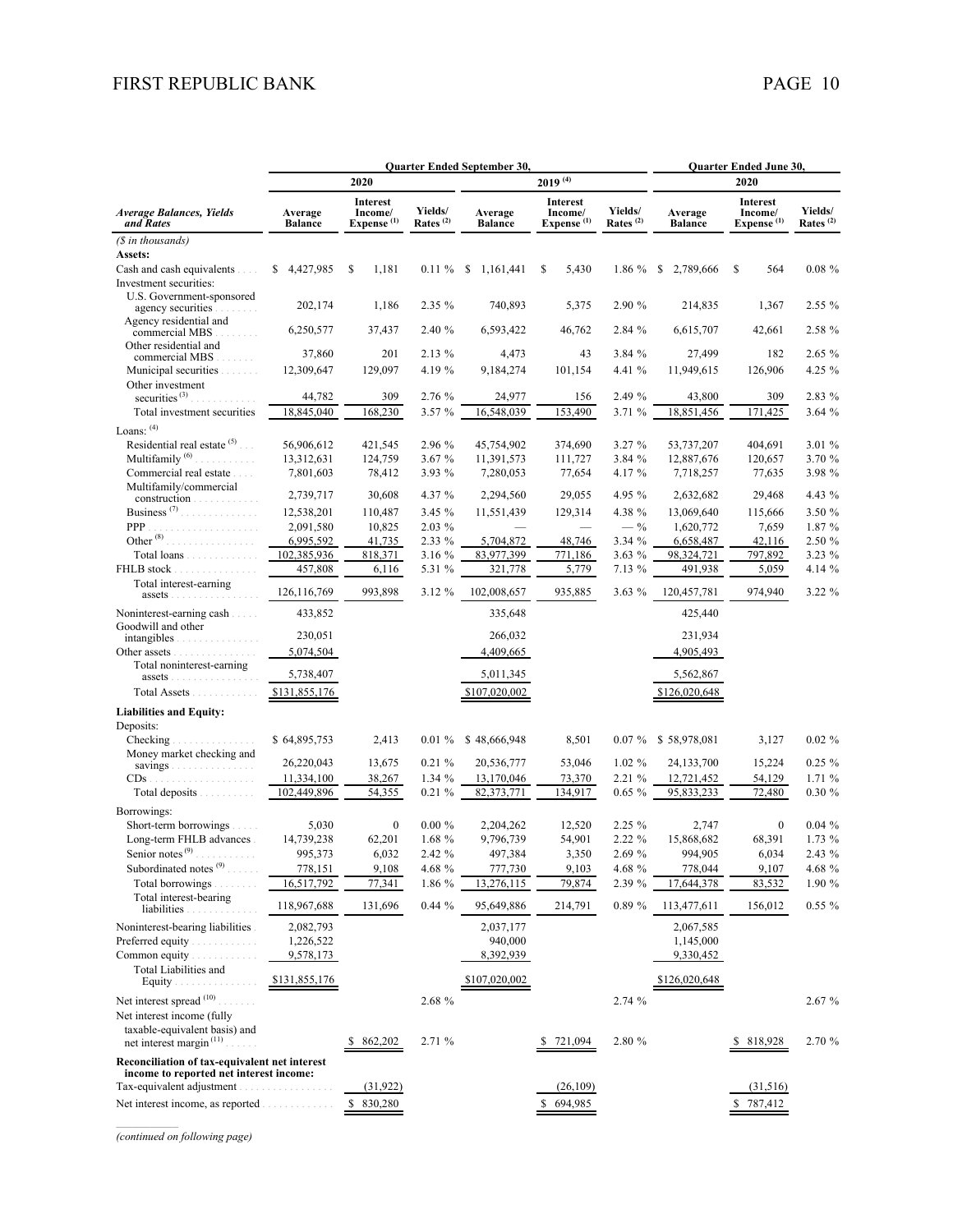# *(continued from previous page)* —————

|                                                                                        |                           |                                                      |                                 | Nine Months Ended September 30, |                                               |                        |  |
|----------------------------------------------------------------------------------------|---------------------------|------------------------------------------------------|---------------------------------|---------------------------------|-----------------------------------------------|------------------------|--|
|                                                                                        |                           | 2020                                                 |                                 |                                 | $2019^{(4)}$                                  |                        |  |
| <b>Average Balances, Yields and Rates</b>                                              | Average<br><b>Balance</b> | <b>Interest</b><br>Income/<br>Expense <sup>(1)</sup> | Yields/<br>Rates <sup>(2)</sup> | Average<br><b>Balance</b>       | Interest<br>Income/<br>Expense <sup>(1)</sup> | Yields/<br>Rates $(2)$ |  |
| (\$ in thousands)                                                                      |                           |                                                      |                                 |                                 |                                               |                        |  |
| Assets:                                                                                |                           |                                                      |                                 |                                 |                                               |                        |  |
|                                                                                        | \$<br>3,028,868           | \$<br>5,685                                          | $0.25 \%$                       | -S<br>1,231,578                 | \$<br>18,966                                  | 2.06 %                 |  |
| Investment securities:                                                                 |                           |                                                      |                                 |                                 |                                               |                        |  |
| U.S. Government-sponsored agency securities                                            | 241,343                   | 4,760                                                | 2.63%                           | 938,081                         | 20,827                                        | 2.96 %                 |  |
|                                                                                        | 6,536,601                 | 127,283                                              | 2.60 %                          | 6,705,085                       | 144,106                                       | 2.87 %                 |  |
|                                                                                        | 23,118                    | 415                                                  | 2.40 %                          | 4,508                           | 131                                           | 3.88 %                 |  |
| Municipal securities<br>Other investment securities $(3)$                              | 11,874,265                | 379,182                                              | 4.26 %                          | 8,624,534                       | 293,060                                       | 4.53 %                 |  |
|                                                                                        | 44,125                    | 939<br>512,579                                       | 2.83 %<br>3.65%                 | 21,121<br>16,293,329            | 403                                           | 2.54 %<br>3.75 %       |  |
|                                                                                        | 18,719,452                |                                                      |                                 |                                 | 458,527                                       |                        |  |
| Loans: $(4)$                                                                           |                           |                                                      |                                 |                                 |                                               |                        |  |
| Residential real estate $(5)$                                                          | 53,991,954                | 1,231,219                                            | 3.04%                           | 43,212,352                      | 1,073,950                                     | 3.31 %                 |  |
| Multifamily <sup>(6)</sup>                                                             | 12,923,436                | 364,360                                              | 3.70 %                          | 10,980,052                      | 320,977                                       | 3.85 %                 |  |
|                                                                                        | 7,698,522                 | 234,655                                              | 4.00 %                          | 6,978,946                       | 223,602                                       | 4.22 %                 |  |
|                                                                                        | 2,641,375                 | 90,361                                               | 4.49 %                          | 2,286,710                       | 85,971                                        | 4.96 %                 |  |
| Business <sup>(7)</sup>                                                                | 12,665,609                | 349,205                                              | 3.62%                           | 11,216,470                      | 382,143                                       | 4.49 %                 |  |
| <b>PPP</b>                                                                             | 1,240,568                 | 18,484                                               | 1.96 %                          |                                 |                                               | $- \frac{9}{6}$        |  |
| Other $^{(8)}$                                                                         | 6,703,449                 | 131,423                                              | 2.58 %                          | 5,382,125                       | 139,274                                       | 3.41 %                 |  |
|                                                                                        | 97,864,913                | 2,419,707                                            | 3.27 %                          | 80,056,655                      | 2,225,917                                     | 3.69 %                 |  |
| FHLB stock                                                                             | 452,260                   | 18,135                                               | 5.36 %                          | 310,758                         | 15,768                                        | 6.78 %                 |  |
|                                                                                        | 120,065,493               | 2,956,106                                            | 3.26 %                          | 97,892,320                      | 2,719,178                                     | 3.69 %                 |  |
| Noninterest-earning cash                                                               | 434,181                   |                                                      |                                 | 341,984                         |                                               |                        |  |
|                                                                                        | 232,014                   |                                                      |                                 | 269,246                         |                                               |                        |  |
| Other assets                                                                           | 4,901,072                 |                                                      |                                 | 4,306,791                       |                                               |                        |  |
|                                                                                        | 5,567,267                 |                                                      |                                 | 4,918,021                       |                                               |                        |  |
|                                                                                        | 125,632,760<br>-S         |                                                      |                                 | 102,810,341<br>S                |                                               |                        |  |
| <b>Liabilities and Equity:</b>                                                         |                           |                                                      |                                 |                                 |                                               |                        |  |
| Deposits:                                                                              |                           |                                                      |                                 |                                 |                                               |                        |  |
| Checking                                                                               | \$<br>59,266,405          | 13,972                                               | $0.03\%$                        | <sup>\$</sup><br>47,006,632     | 21,541                                        | $0.06 \%$              |  |
|                                                                                        | 24,283,378                | 73,769                                               | 0.41%                           | 19,714,378                      | 146,900                                       | $1.00\%$               |  |
|                                                                                        | 12,742,008                | 157,939                                              | 1.66 $%$                        | 12,457,649                      | 203,411                                       | 2.18 %                 |  |
|                                                                                        | 96,291,791                | 245,680                                              | $0.34 \%$                       | 79,178,659                      | 371,852                                       | 0.63%                  |  |
|                                                                                        |                           |                                                      |                                 |                                 |                                               |                        |  |
| Borrowings:                                                                            |                           |                                                      | 1.52 %                          |                                 |                                               | 2.44 %                 |  |
| Short-term borrowings.                                                                 | 411,712<br>14,676,405     | 4,700<br>197,158                                     | 1.79 %                          | 2,016,744<br>9,149,268          | 36,832<br>147,669                             | 2.16 %                 |  |
| Senior notes <sup>(9)</sup>                                                            | 918,809                   | 16,839                                               | 2.44 %                          | 741,731                         | 14,818                                        | 2.66 %                 |  |
|                                                                                        | 778,045                   | 27,320                                               | 4.68 %                          | 777,629                         | 27,305                                        | 4.68 %                 |  |
| Total borrowings.                                                                      | 16,784,971                | 246,017                                              | 1.96 %                          | 12,685,372                      | 226,624                                       | 2.39 %                 |  |
|                                                                                        | 113,076,762               | 491,697                                              | $0.58 \%$                       | 91,864,031                      | 598,476                                       | $0.87 \%$              |  |
|                                                                                        |                           |                                                      |                                 |                                 |                                               |                        |  |
|                                                                                        | 2,060,245                 |                                                      |                                 | 1,780,107                       |                                               |                        |  |
|                                                                                        | 1,172,372                 |                                                      |                                 | 940,000<br>8,226,203            |                                               |                        |  |
|                                                                                        | 9,323,381                 |                                                      |                                 |                                 |                                               |                        |  |
| Total Liabilities and Equity                                                           | 125,632,760               |                                                      |                                 | \$102,810,341                   |                                               |                        |  |
| Net interest spread (10)                                                               |                           |                                                      | 2.68 %                          |                                 |                                               | 2.82 %                 |  |
| Net interest income (fully taxable-equivalent basis) and<br>net interest margin $(11)$ |                           |                                                      |                                 |                                 |                                               |                        |  |
|                                                                                        |                           | 2,464,409                                            | 2.72 %                          |                                 | 2,120,702                                     | 2.87 %                 |  |
| Reconciliation of tax-equivalent net interest income                                   |                           |                                                      |                                 |                                 |                                               |                        |  |
| to reported net interest income:                                                       |                           |                                                      |                                 |                                 |                                               |                        |  |
| Tax-equivalent adjustment                                                              |                           | (94, 585)                                            |                                 |                                 | (76, 653)                                     |                        |  |
|                                                                                        |                           | 2,369,824                                            |                                 |                                 | 2,044,049                                     |                        |  |
|                                                                                        |                           |                                                      |                                 |                                 |                                               |                        |  |

*(continued on following page)*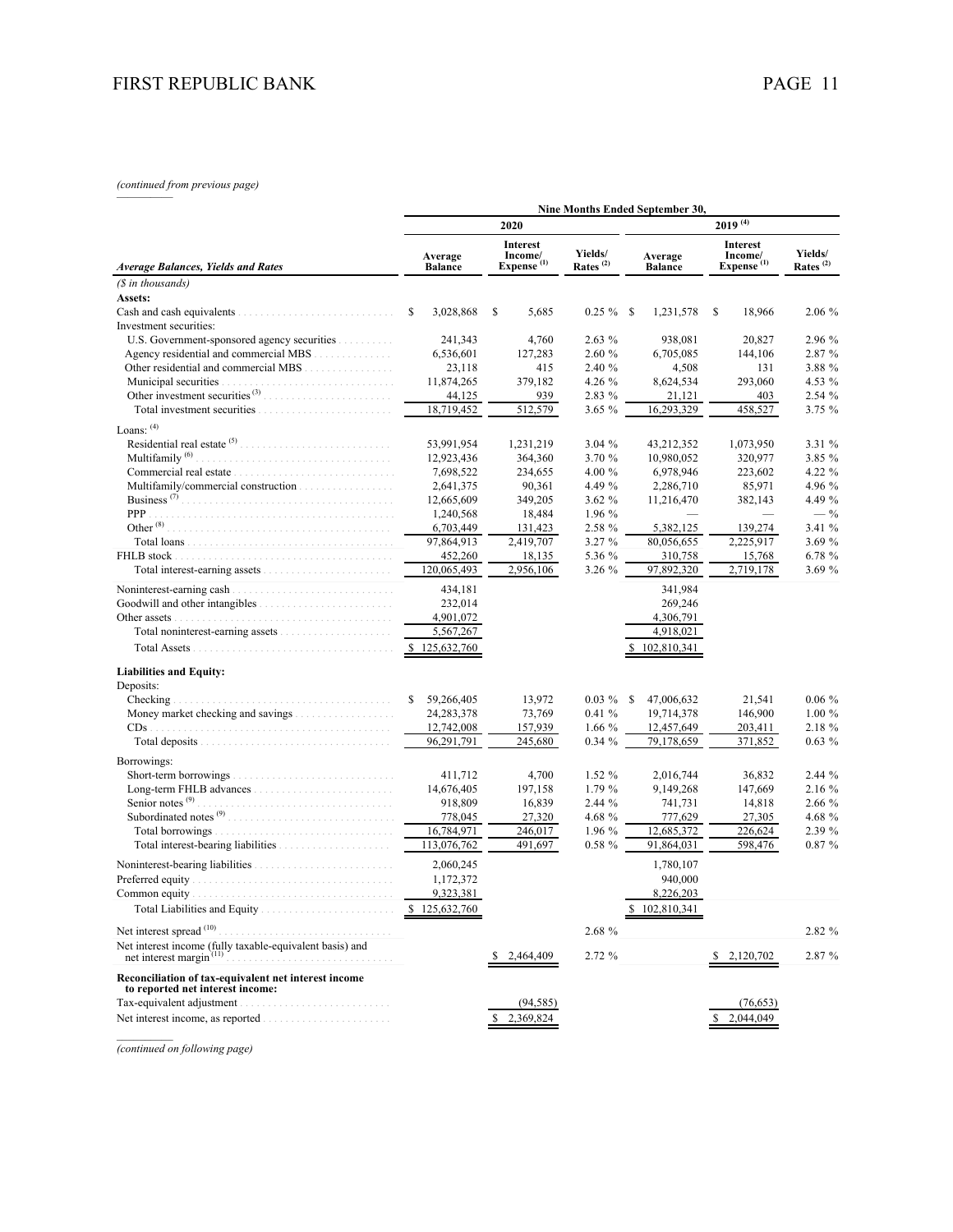*(continued from previous page)*

(1) Interest income is presented on a fully taxable-equivalent basis.

(2) Yields/rates are annualized.

*\_\_\_\_\_\_\_\_\_\_*

(3) Includes corporate debt securities, mutual funds and marketable equity securities.

(4) For comparability, the Bank has adjusted certain prior period loan amounts to conform to the current period presentation under CECL.

<sup>(5)</sup> Includes single family, home equity lines of credit, and single family construction loans. Also includes single family loans held for sale.

(6) Includes multifamily loans held for sale.

 $^{(7)}$  Includes capital call lines of credit, tax-exempt and other business loans.

(8) Includes stock secured, other secured and unsecured loans.

<sup>(9)</sup> Average balances include unamortized issuance discounts and costs. Interest expense includes amortization of issuance discounts and costs.

<sup>(10)</sup> Net interest spread represents the average yield on interest-earning assets less the average rate on interest-bearing liabilities.

(11) Net interest margin represents net interest income on a fully taxable-equivalent basis divided by total average interest-earning assets.

|                                                                                        |    | <b>Ouarter Ended</b><br>September 30, |      |           |      | <b>Ouarter Ended</b><br><b>June 30,</b> |    | <b>Nine Months Ended</b><br>September 30, |     |           |  |
|----------------------------------------------------------------------------------------|----|---------------------------------------|------|-----------|------|-----------------------------------------|----|-------------------------------------------|-----|-----------|--|
| <b>Operating Information</b>                                                           |    | 2020                                  | 2019 |           | 2020 |                                         |    | 2020                                      |     | 2019      |  |
| (\$ in thousands, except per share amounts)                                            |    |                                       |      |           |      |                                         |    |                                           |     |           |  |
| Net income to average assets $(1)$                                                     |    | $0.88 \%$                             |      | $0.87 \%$ |      | $0.82 \%$                               |    | $0.82 \%$                                 |     | $0.89\%$  |  |
| Net income available to common shareholders to                                         |    | 11.56 %                               |      | 10.50%    |      | $10.43\%$                               |    | 10.40 %                                   |     | 10.49%    |  |
| Net income available to common shareholders to<br>average tangible common equity $(1)$ |    | 11.84%                                |      | 10.84%    |      | 10.70%                                  |    | 10.67%                                    |     | 10.85 %   |  |
| Dividends per common share                                                             | S. | 0.20                                  | \$.  | 0.19      | \$.  | 0.20                                    | S. | 0.59                                      | \$. | 0.56      |  |
| Dividend payout ratio                                                                  |    | 12.4%                                 |      | 14.5 %    |      | 14.3 $%$                                |    | 14.0 $%$                                  |     | 14.7 %    |  |
| Efficiency ratio <sup>(2), (3)</sup>                                                   |    | 60.7 %                                |      | 63.8%     |      | 62.0 %                                  |    | 62.0 %                                    |     | 64.4 %    |  |
|                                                                                        |    | 1.687                                 | S.   | 4.341     | S    | 1.098                                   | S. | 2.987                                     | S   | 5,694     |  |
| Net loan charge-offs to average total loans $(1)$                                      |    | $0.01\%$                              |      | $0.02 \%$ |      | $0.00 \%$                               |    | $0.00 \%$                                 |     | $0.01 \%$ |  |
| Allowance for loan credit losses to:                                                   |    |                                       |      |           |      |                                         |    |                                           |     |           |  |
| Total loans                                                                            |    | $0.58 \%$                             |      | $0.56\%$  |      | $0.58 \%$                               |    | $0.58 \%$                                 |     | $0.56\%$  |  |
| Nonaccrual loans                                                                       |    | 368.2 %                               |      | 354.5 %   |      | 354.1 %                                 |    | 368.2 %                                   |     | 354.5 %   |  |

 $\overline{^{(1)}$  Ratios are annualized.

<sup>(2)</sup> Efficiency ratio is the ratio of noninterest expense to the sum of net interest income and noninterest income.

<sup>(3)</sup> The provision for unfunded loan commitments is included in the provision for credit losses for 2020 periods. For 2019 periods, the provision for unfunded loan commitments is included in other noninterest expense.

|                                                                                               | <b>Ouarter Ended</b><br>September 30, |        | <b>Ouarter Ended</b><br><b>June 30.</b> | <b>Nine Months Ended</b><br>September 30, |        |  |  |
|-----------------------------------------------------------------------------------------------|---------------------------------------|--------|-----------------------------------------|-------------------------------------------|--------|--|--|
| <b>Effective Tax Rate</b>                                                                     | 2020                                  | 2019   | 2020                                    | 2020                                      | 2019   |  |  |
| Effective tax rate, prior to excess tax benefits and<br>tax refund from an amended tax return | 21.1%                                 | 21.4%  | $22.5 \%$                               | 21.6 %                                    | 21.4 % |  |  |
| Excess tax benefits—stock options                                                             | (0.1)                                 | (3.3)  | (1.0)                                   | (0.8)                                     | (3.6)  |  |  |
| Excess tax benefits—other stock awards                                                        | (0.1)                                 | (0.1)  | (2.1)                                   | (0.8)                                     | (0.8)  |  |  |
| Total excess tax benefits                                                                     | (0.2)                                 | (3.4)  | (3.1)                                   | (1.6)                                     | (4.4)  |  |  |
| Tax refund from an amended tax return                                                         | (1.3)                                 |        |                                         | (0.5)                                     |        |  |  |
| Effective tax rate                                                                            | 19.6%                                 | 18.0 % | 19.4%                                   | $19.5\%$                                  | 17.0%  |  |  |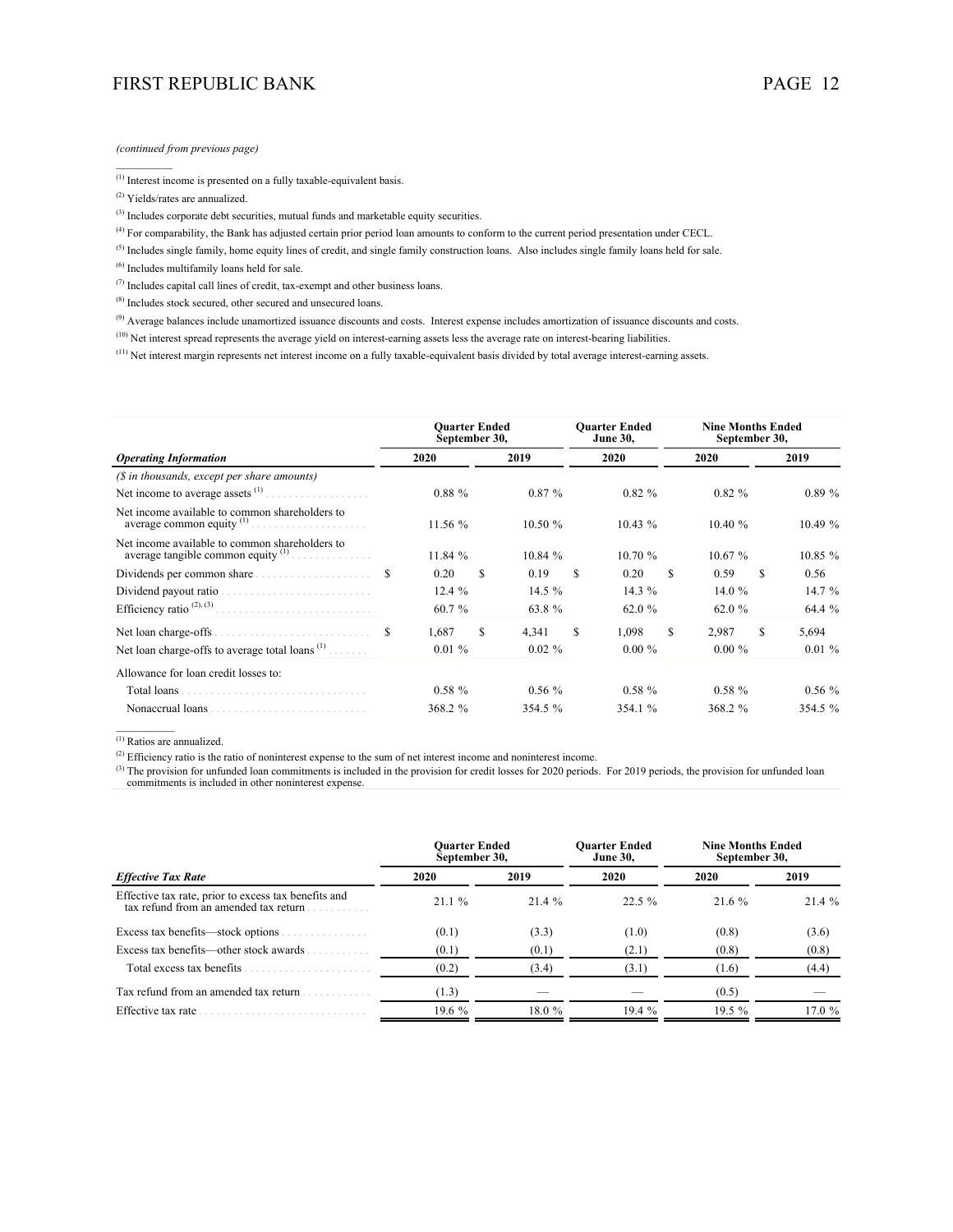$\mathcal{L}_\text{max}$ 

 $\mathcal{L}_\text{max}$ 

 $\mathcal{L}_\text{max}$ 

|                                                       |  | <b>Ouarter Ended</b><br>September 30, |      |                          | <b>Ouarter Ended</b><br><b>June 30.</b> | <b>Nine Months Ended</b><br>September 30, |         |      |        |
|-------------------------------------------------------|--|---------------------------------------|------|--------------------------|-----------------------------------------|-------------------------------------------|---------|------|--------|
| <b>Provision for Credit Losses</b>                    |  | 2020                                  | 2019 |                          | 2020                                    | 2020                                      |         | 2019 |        |
| (\$ in thousands)                                     |  |                                       |      |                          |                                         |                                           |         |      |        |
|                                                       |  | 333                                   |      | $\overline{\phantom{a}}$ | 296                                     |                                           | 1.047   |      |        |
| Loans .                                               |  | 22.437                                |      | 16.711                   | 43.189                                  |                                           | 113.305 |      | 52,111 |
| Unfunded loan commitments <sup><math>(1)</math></sup> |  | 5.768                                 |      |                          | (12.368)                                |                                           | 7.673   |      |        |
|                                                       |  | 28.538                                |      | 16.711                   | 31.117                                  |                                           | 122.025 |      | 52.111 |

 $^{(1)}$  The provision for unfunded loan commitments is included in the provision for credit losses for 2020 periods. For 2019 periods, the provision for unfunded loan commitments is included in other noninterest expense, w

|                                              | <b>Ouarter Ended</b><br>September 30, 2020               |    |         |   |                                                    |   |           | <b>Nine Months Ended</b><br><b>September 30, 2020</b> |                                                          |  |         |  |                                                    |    |         |  |
|----------------------------------------------|----------------------------------------------------------|----|---------|---|----------------------------------------------------|---|-----------|-------------------------------------------------------|----------------------------------------------------------|--|---------|--|----------------------------------------------------|----|---------|--|
| <b>Allowance for Credit</b><br><b>Losses</b> | Debt<br><b>Securities</b><br>Held-to-<br><b>Maturity</b> |    | Loans   |   | <b>Unfunded Loan</b><br>Commitments <sup>(1)</sup> |   | Total     |                                                       | Debt<br><b>Securities</b><br>Held-to-<br><b>Maturity</b> |  | Loans   |  | <b>Unfunded Loan</b><br>Commitments <sup>(1)</sup> |    | Total   |  |
| (\$ in thousands)                            |                                                          |    |         |   |                                                    |   |           |                                                       |                                                          |  |         |  |                                                    |    |         |  |
| Balance at beginning of<br>period $^{(2)}$   | 5,383                                                    |    | 583,997 | S | 17,602                                             | S | 606,982   |                                                       | 4.669                                                    |  | 494.429 |  | 15,697                                             | S. | 514,795 |  |
| Provision for credit losses                  | 333                                                      |    | 22,437  |   | 5,768                                              |   | 28,538    |                                                       | 1,047                                                    |  | 113,305 |  | 7,673                                              |    | 122,025 |  |
| Net charge-offs                              |                                                          |    | (1,687) |   |                                                    |   | (1,687)   |                                                       |                                                          |  | (2,987) |  |                                                    |    | (2,987) |  |
| Balance at end of period                     | 5.716                                                    | S. | 604,747 |   | 23,370                                             |   | \$633,833 |                                                       | 5,716                                                    |  | 604,747 |  | 23,370                                             | S. | 633,833 |  |

 $<sup>(1)</sup>$  The allowance for credit losses on unfunded loan commitments is included in other liabilities.</sup>

<sup>(2)</sup> For the nine months ended September 30, 2020, represents the balance after the cumulative effect adjustment from the adoption of CECL.

|                                                 |    | <b>Ouarter Ended</b><br>September 30, |    |          |    | <b>Ouarter Ended</b><br><b>June 30,</b> | <b>Nine Months Ended</b><br>September 30, |           |      |          |  |
|-------------------------------------------------|----|---------------------------------------|----|----------|----|-----------------------------------------|-------------------------------------------|-----------|------|----------|--|
| <b>Mortgage Loan Sales</b>                      |    | 2020                                  |    | 2019     |    | 2020                                    |                                           | 2020      | 2019 |          |  |
| (\$ in thousands)                               |    |                                       |    |          |    |                                         |                                           |           |      |          |  |
| Loans sold:                                     |    |                                       |    |          |    |                                         |                                           |           |      |          |  |
| Flow sales:                                     |    |                                       |    |          |    |                                         |                                           |           |      |          |  |
| Agency.                                         | \$ | 44,118                                | S. | 25,214   | \$ | 10,810                                  | S                                         | 80,702    | S    | 51,426   |  |
| Non-agency                                      |    |                                       |    | 11,932   |    |                                         |                                           | 31,870    |      | 43,266   |  |
|                                                 |    | 44,118                                |    | 37,146   |    | 10,810                                  |                                           | 112,572   |      | 94,692   |  |
| Bulk sales:                                     |    |                                       |    |          |    |                                         |                                           |           |      |          |  |
| Non-agency                                      |    | 235,732                               |    |          |    |                                         |                                           | 673,401   |      | 152,119  |  |
| Securitizations                                 |    |                                       |    |          |    | 300,116                                 |                                           | 300,116   |      |          |  |
| Total loans sold                                |    | 279,850                               | \$ | 37,146   |    | 310,926                                 | S                                         | 1,086,089 | S    | 246,811  |  |
| Gain (loss) on sale of loans:                   |    |                                       |    |          |    |                                         |                                           |           |      |          |  |
| Amount $(1)$                                    | S. | 13,797                                | S  | 122      | S. | (1, 147)                                | S.                                        | 14,575    | S    | 466      |  |
| Gain (loss) as a percentage of loans sold $(1)$ |    | 4.93 $%$                              |    | $0.33\%$ |    | $(0.37)\%$                              |                                           | 1.34%     |      | $0.19\%$ |  |

<sup>(1)</sup> The gain for the quarter and nine months ended September 30, 2020 included \$10.3 million related to discounts on purchased loans. Excluding these discounts of \$10.3 million, the gain as a percentage of loans sold wa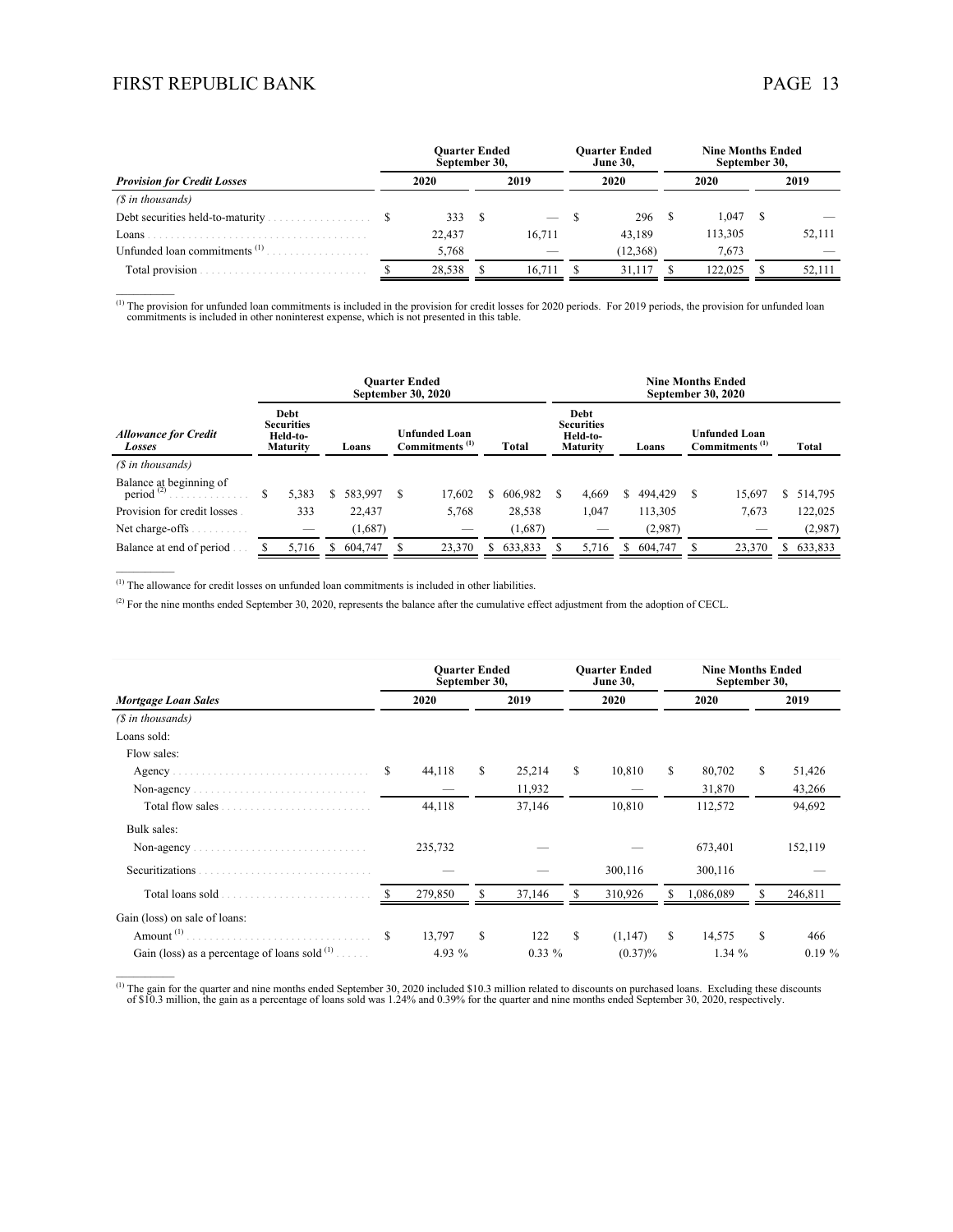|                                     | <b>Ouarter Ended</b><br>September 30, |    |              |    | <b>Ouarter Ended</b><br><b>June 30,</b> |      | <b>Nine Months Ended</b><br>September 30, |              |            |  |
|-------------------------------------|---------------------------------------|----|--------------|----|-----------------------------------------|------|-------------------------------------------|--------------|------------|--|
| <b>Loan Originations</b>            | 2020                                  |    | $2019^{(1)}$ |    | $2020^{(2)}$                            | 2020 |                                           | $2019^{(1)}$ |            |  |
| (\$ in thousands)                   |                                       |    |              |    |                                         |      |                                           |              |            |  |
| Single family (1-4 units)           | \$<br>6,813,850                       | S. | 4,872,598    | S. | 5,875,184                               | S.   | 16,208,370                                | S            | 11,129,819 |  |
| Home equity lines of credit<br>.    | 432,443                               |    | 359,154      |    | 457,737                                 |      | 1,285,688                                 |              | 1,067,881  |  |
| Single family construction.<br>.    | 186,833                               |    | 175,361      |    | 119,318                                 |      | 415,313                                   |              | 455,061    |  |
|                                     | 955,951                               |    | 710,183      |    | 946,820                                 |      | 2,684,074                                 |              | 2,105,764  |  |
| Commercial real estate.             | 193,228                               |    | 543,964      |    | 330,683                                 |      | 975,769                                   |              | 1,309,736  |  |
| Multifamily/commercial construction | 245,220                               |    | 387,144      |    | 131,414                                 |      | 997,555                                   |              | 835,272    |  |
|                                     | 1,803,907                             |    | 2,337,530    |    | 1,405,347                               |      | 5,594,483                                 |              | 5,463,704  |  |
| Tax-exempt.                         | 328,711                               |    | 48,125       |    | 184,054                                 |      | 612,784                                   |              | 234,470    |  |
|                                     | 243,788                               |    | 428,533      |    | 914,257                                 |      | 1,777,824                                 |              | 1,108,712  |  |
|                                     |                                       |    |              |    | 1,981,797                               |      | 1,981,797                                 |              |            |  |
| Stock secured                       | 685,250                               |    | 443,691      |    | 519,416                                 |      | 1,797,226                                 |              | 1,119,145  |  |
| Other secured                       | 189,386                               |    | 218,831      |    | 358,730                                 |      | 961,940                                   |              | 841,001    |  |
| Unsecured                           | 159,379                               |    | 438,278      |    | 203,270                                 |      | 685,537                                   |              | 1,068,959  |  |
| Total loans originated              | 12,237,946                            |    | 10,963,392   |    | 13,428,027                              |      | 35,978,360                                |              | 26,739,524 |  |
|                                     |                                       |    |              |    |                                         |      |                                           |              |            |  |

 $<sup>(1)</sup>$  For comparability, the Bank has adjusted certain prior period amounts to conform to the current period presentation under CECL.</sup>

(2) Excluding PPP loan originations, total loan originations were \$11.4 billion for the quarter ended June 30, 2020.

|                                         | As of |                              |    |                         |    |                   |    |                      |    |                       |  |  |  |
|-----------------------------------------|-------|------------------------------|----|-------------------------|----|-------------------|----|----------------------|----|-----------------------|--|--|--|
| <b>Asset Quality Information</b>        |       | September 30,<br><b>2020</b> |    | <b>June 30.</b><br>2020 |    | March 31,<br>2020 |    | December 31,<br>2019 |    | September 30,<br>2019 |  |  |  |
| (\$ in thousands)                       |       |                              |    |                         |    |                   |    |                      |    |                       |  |  |  |
| Nonperforming assets:                   |       |                              |    |                         |    |                   |    |                      |    |                       |  |  |  |
| Nonaccrual loans                        | S     | 164.247                      | S  | 164.930                 | S. | 125.418           | \$ | 143.181              | \$ | 136,928               |  |  |  |
| Other real estate owned                 |       |                              |    | 1,071                   |    | 1,071             |    |                      |    |                       |  |  |  |
| Total nonperforming assets              |       | 164.247                      |    | 166.001                 |    | 126.489           |    | 143.181              |    | 136,928               |  |  |  |
| Nonperforming assets to total assets    |       | $0.12 \%$                    |    | $0.13\%$                |    | $0.10 \%$         |    | $0.12 \%$            |    | $0.12 \%$             |  |  |  |
| Accruing loans 90 days or more past due | S     | 935                          | S  | 3,764                   | S  |                   |    |                      |    |                       |  |  |  |
| Restructured accruing loans             | S     | 11,378                       | \$ | 11,501                  | S  | 13,418            | S  | 13,287               | S  | 14,964                |  |  |  |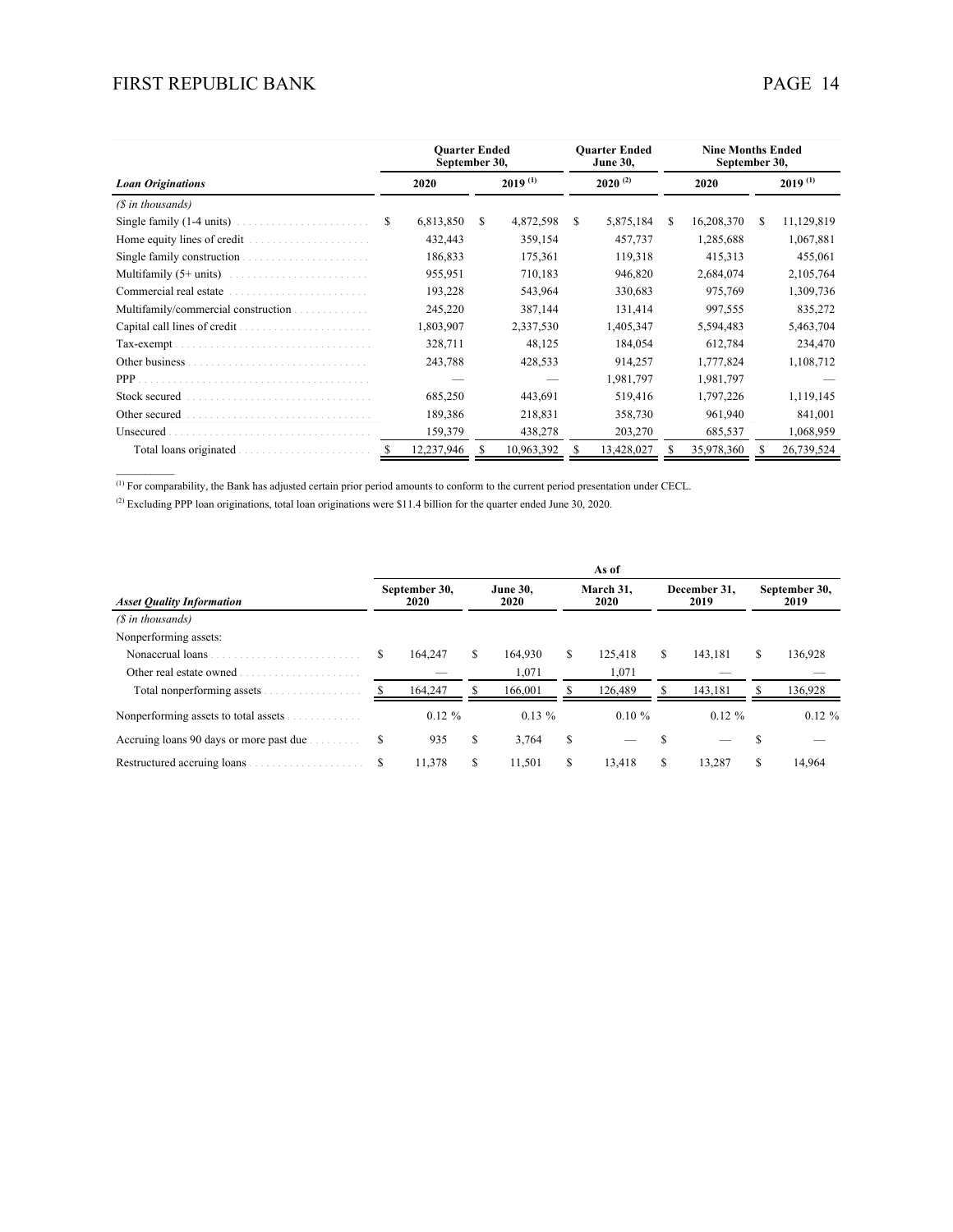|                                                           | September 30, 2020 |                                       |   |                                            |              |               |                             |                    |  |  |  |  |
|-----------------------------------------------------------|--------------------|---------------------------------------|---|--------------------------------------------|--------------|---------------|-----------------------------|--------------------|--|--|--|--|
| COVID-19 Loan Modifications <sup>(1), (2), (3), (4)</sup> |                    | Unpaid<br>Principal<br><b>Balance</b> |   | <b>Deferred</b><br>Interest <sup>(5)</sup> | LTV $^{(6)}$ |               | Average Loan<br><b>Size</b> | Number of<br>Loans |  |  |  |  |
| (\$ in millions)                                          |                    |                                       |   |                                            |              |               |                             |                    |  |  |  |  |
| Single family $(1-4 \text{ units})$ .                     | S                  | 1,780                                 | S | 25                                         | $60 \%$ \$   |               | 1.0                         | 1,788              |  |  |  |  |
| Home equity lines of credit.<br>.                         |                    | 71                                    |   |                                            | 57 % \$      |               | 0.4                         | 174                |  |  |  |  |
| Single family construction.<br>.                          |                    | 10                                    |   |                                            | 55 % \$      |               | 1.4                         |                    |  |  |  |  |
|                                                           |                    | 548                                   |   |                                            | 52 % \$      |               | 3.1                         | 179                |  |  |  |  |
| Commercial real estate                                    |                    | 1,004                                 |   | 13                                         | 48 % \$      |               | 3.7                         | 275                |  |  |  |  |
| Multifamily/commercial construction                       |                    | 68                                    |   | 2                                          | $41\%$ \$    |               | 6.8                         | 10                 |  |  |  |  |
| Capital call lines of credit.<br>.                        |                    |                                       |   |                                            | $n/a$ \$     |               |                             |                    |  |  |  |  |
| Tax-exempt.                                               |                    | 72                                    |   |                                            | $n/a$ \$     |               | 17.9                        | 4                  |  |  |  |  |
| Other business                                            |                    | 176                                   |   | 2                                          | n/a          | -8            | 13                          | 138                |  |  |  |  |
| Stock secured                                             |                    |                                       |   |                                            | n/a          | -S            |                             |                    |  |  |  |  |
| Other secured                                             |                    | 5                                     |   |                                            | n/a          | -8            | 0.5                         | 12                 |  |  |  |  |
| Unsecured $(7)$                                           |                    | 131                                   |   |                                            | n/a          | $\mathcal{S}$ | 0.1                         | 985                |  |  |  |  |
| Total                                                     |                    | 3,865                                 |   |                                            |              |               |                             | 3,572              |  |  |  |  |
|                                                           |                    |                                       |   |                                            |              |               |                             |                    |  |  |  |  |

(1) COVID-19 loan modifications are not classified as troubled debt restructurings.

<sup>(2)</sup> Includes 936 loans totaling \$297 million that have completed their deferral period, but for which a normal payment is not yet due.

(3) Includes 10 loans totaling \$46 million that were modified a second time.

(4) Excludes 395 loans totaling \$330 million that have completed their deferral period and returned to a normal payment schedule or are no longer outstanding.

(5) Represents interest payments not made during the deferral period through September 30, 2020.

(6) Weighted average loan-to-value ("LTV") ratios for real estate secured loans are based on appraised value at the time of origination.

(7) Includes \$130 million of household debt refinance loans.

|                                  | September 30, 2020 |                                       |           |                                    |     |                    |                         |  |  |  |  |
|----------------------------------|--------------------|---------------------------------------|-----------|------------------------------------|-----|--------------------|-------------------------|--|--|--|--|
| <b>Loan Industry Information</b> |                    | Unpaid<br>Principal<br><b>Balance</b> | LTV       | <b>Average Loan</b><br><b>Size</b> |     | Number of<br>Loans | Personal<br>Guarantee % |  |  |  |  |
| (\$ in millions)                 |                    |                                       |           |                                    |     |                    |                         |  |  |  |  |
| Retail                           |                    | 1,774                                 | $49\%$ \$ |                                    | 2.7 | 682                | 76 %                    |  |  |  |  |
| Hotel                            |                    | 430                                   | 48 % \$   |                                    | 6.8 | 65                 | 74 %                    |  |  |  |  |
| Restaurant <sup>(1)</sup>        |                    | 231                                   | $51\%$ \$ |                                    |     | 215                | 94 %                    |  |  |  |  |
| Total $^{(2)}$                   |                    | 2,435                                 |           |                                    |     | 962                |                         |  |  |  |  |

(1) Approximately 70% of loans to restaurants are real estate secured.

 $\mathcal{L}_\text{max}$ 

(2) Amounts in the table above exclude \$43 million of loans for hotels and \$135 million of loans for restaurants under the PPP.

|                                                                                        | As of                        |         |                         |                         |                            |         |                      |         |                       |         |
|----------------------------------------------------------------------------------------|------------------------------|---------|-------------------------|-------------------------|----------------------------|---------|----------------------|---------|-----------------------|---------|
| <b>Loan Servicing Portfolio</b>                                                        | September 30,<br><b>2020</b> |         |                         | <b>June 30.</b><br>2020 | March 31.<br>2020          |         | December 31.<br>2019 |         | September 30,<br>2019 |         |
| (\$ in millions)                                                                       |                              |         |                         |                         |                            |         |                      |         |                       |         |
| Loans serviced for investors                                                           |                              | 7,799   | S                       | 8,316                   |                            | 9,203   |                      | 9,298   | -S                    | 10,080  |
| Common Shares, Book Value per Common Share<br>and Tangible Book Value per Common Share | September 30,<br>2020        |         | <b>June 30.</b><br>2020 |                         | As of<br>March 31.<br>2020 |         | December 31,<br>2019 |         | September 30,<br>2019 |         |
| (in thousands, except per share amounts)                                               |                              |         |                         |                         |                            |         |                      |         |                       |         |
| Number of shares of common stock outstanding                                           |                              | 172,188 |                         | 172,094                 |                            | 171,395 |                      | 168.621 |                       | 168,450 |
| Book value per common share                                                            |                              | 56.33   |                         | 54.80                   |                            | 53.76   |                      | 51.63   |                       | 50.41   |
| Tangible book value per common share                                                   |                              | 55.00   |                         | 53.46                   |                            | 52.40   |                      | 50.24   |                       | 48.84   |